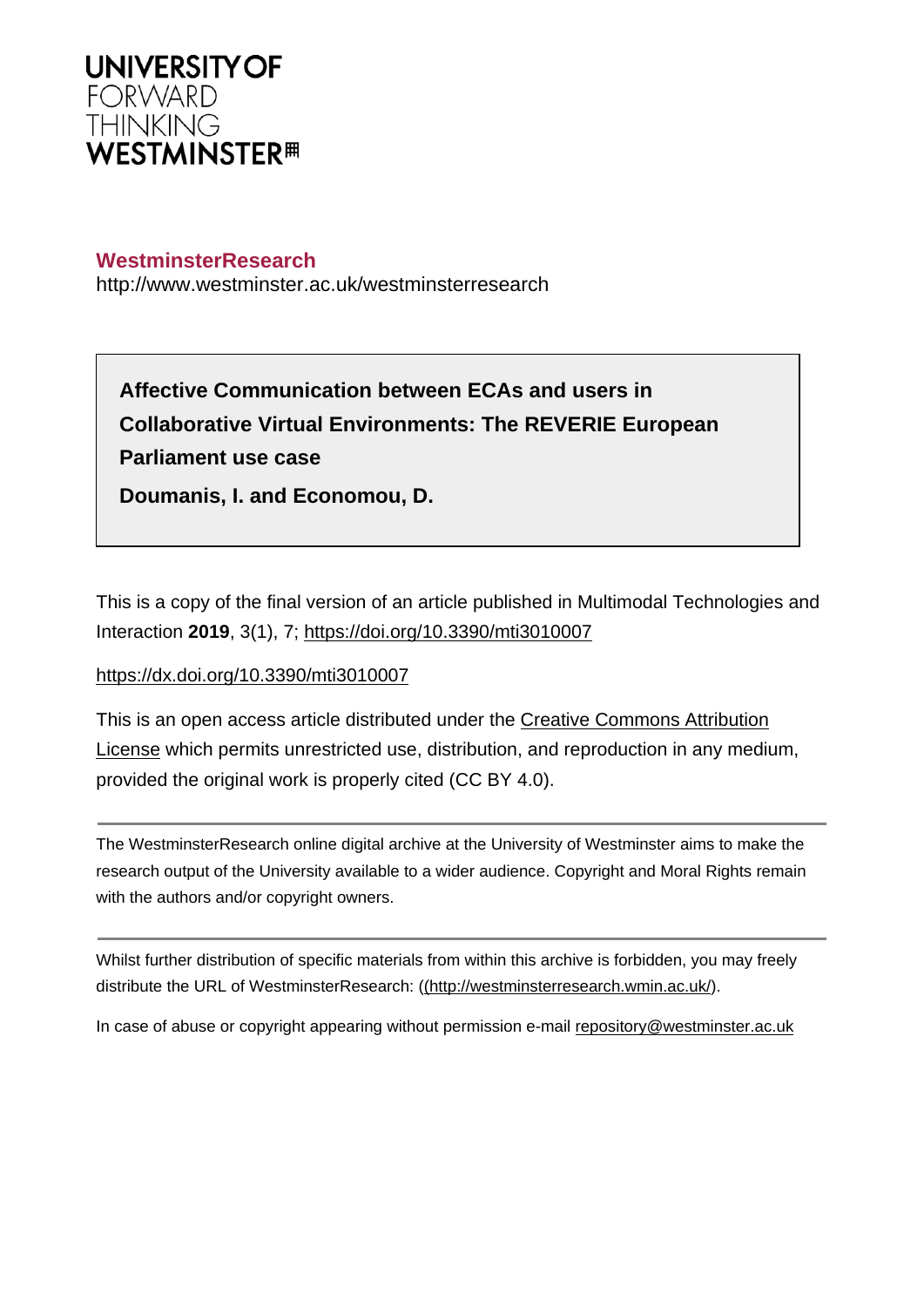



# *Article* **Affective Communication between ECAs and Users in Collaborative Virtual Environments: The REVERIE European Parliament Use Case**

# **Ioannis Doumanis 1,\* and Daphne Economou <sup>2</sup>**

- <sup>1</sup> School of Physical Sciences and Computing, University of Central Lancashire, Preston, PR1 2HE, UK
- <sup>2</sup> School of Computer Science and Engineering, University of Westminster, London, W1B 2HW, UK;
- D.Economou@westminster.ac.uk **\*** Correspondence: [idoumanis@uclan.ac.uk](mailto:idoumanis@uclan.ac.uk)

Received: 31 December 2018; Accepted: 29 January 2019; Published: 10 February 2019

**Abstract:** This paper discusses the enactment and evaluation of Embodied Conversational Agents (ECA) capable of affective communication in Collaborative Virtual Environments (CVE) for learning. The CVE discussed is a reconstruction of the European Parliament in Brussels developed using the REVERIE (Real and Virtual Engagement In Realistic Immersive Environment) framework. REVERIE is a framework designed to support the creation of CVEs populated by ECAs capable of natural human-like behaviour, physical interaction and engagement. The ECA provides a tour of the virtual parliament and participates in the learning activity as an intervention mechanism to engage students. The ECA is capable of immediacy behaviour (verbal and non-verbal) and interactions to support a dialogic learning scenario. The design of the ECA is grounded on a theoretical framework that addresses the required characteristics of the ECA to successfully support collaborative learning. In this paper, we discuss the Heuristic Evaluation of the REVERIE ECA which revealed a wealth of usability problems that led to the development of a list of design recommendations to improve their usability, including its immediacy behaviours and interactions. An ECA capable of effectively creating rapport should result in more positive experiences for participants and better learning results for students in dialogic learning scenarios. Future work aims to evaluate this hypothesis in real-world scenarios with teachers and students participating in a shared virtual educational experience.

**Keywords:** Collaborative Virtual Environments; dialogic learning; Embodied Conversational Agents (ECAs), affective communication; REVERIE; rapport; immediacy behaviours

# **1. Introduction**

Embodied Conversational Agents (ECAs) are autonomous software systems present in an interface with some form of embodiment. Their purpose is to mimic interpersonal communication when interacting with users, including the ability to produce and respond to verbal and nonverbal communication. In Virtual Environments (VEs), ECAs typically share the same virtual space with human users represented as avatars and have a role to play (e.g., tutors [1,2], virtual patients [3] and tour guides [4]). To make ECAs, more human-like and believable in their role researchers have used various computational approaches (e.g., personality and emotional models, advanced natural language processing, etc.). REVERIE (Real and Virtual Engagement In Realistic Immersive Environment) [5,6] is a framework which supports the creation of ECAs capable of recognising the user affect state and respond with appropriate verbal and nonverbal behaviours designed to facilitate social interaction among human users. We designed a collaborative learning scenario using the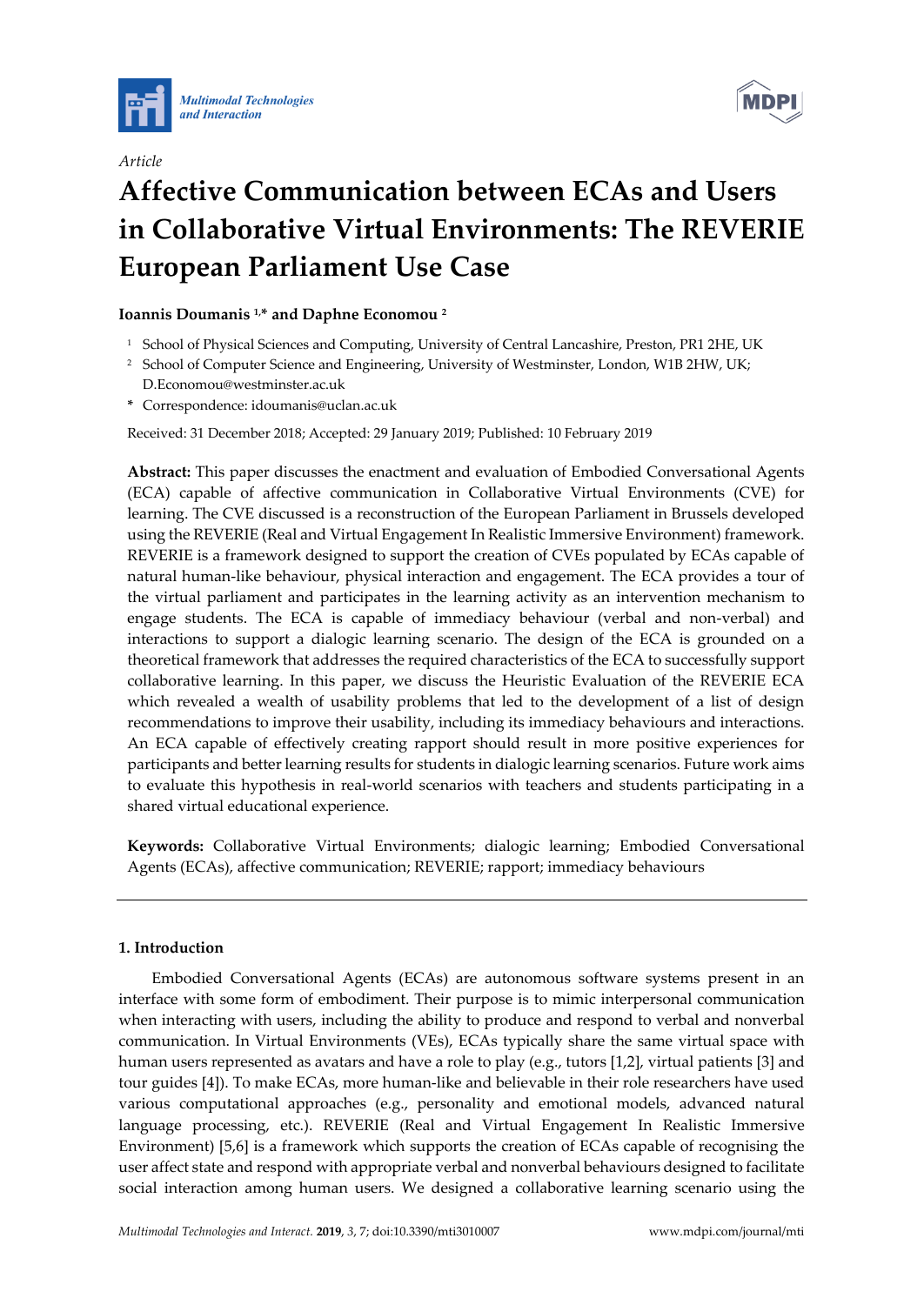REVERIE framework. In this scenario, the ECA has the task of guiding groups of users (one teacher and six students) in a virtual representation of the European Parliament in Brussels [6]. The ECA follows a narrative (e.g., with information about points of interest in the parliament) defined in its script. After the completion of the tour, students participate in an online debate on the topic of multiculturalism moderated by the teacher. The ECA does not have an active role in the debate. However, it keeps monitoring the users' activity, and interferes when needed (e.g., to call for attention when a student does not engage). The ECA is a female character capable of recognising the user's speech (yes/no keywords) and affect and to react accordingly using verbal and nonverbal immediacy behaviours.

The ECA's nonverbal behaviours are generated automatically based on a computational model [7] of socio-emotional attitudes. The computational model was developed following the Interpersonal Circumplex [8], which defines the personality space of the ECA based on the social attitudes of Dominant, Submissive, Friendly and Hostile [8] (see Figure 1). This model enables the ECA to use a wide range of non-verbal behaviours (including immediacy) as appropriate. The ECA's non-verbal behaviours and interactions with human users can be defined by an author in its script to match the requirements of a specific collaborative learning scenario. We believe that these bi-directional embodied interactions can be ascribed to the social communication patterns of attraction/repulsion and dominance/sub dominance [9]. Also, these interactions can be contained within the three dimensions (process, relationships, results) defined by the facilitation framework [10]. We have integrated these elements into a theoretical framework which provides a holistic view of the ECA's generated behaviours and its interactions with human users. Based on the theoretical framework we also propose a new model of rapport for ECAs. The model provides a first step for developing and validating ECAs that can effectively facilitate CL scenarios.

The ECA has full knowledge of the VE and can navigate through it autonomously. Users (represented as avatars) can follow the agent using mouse/keyboard/map navigation. The ECA can automatically engage the group to follow her guidance, but the user can still manipulate their avatar's position using one of the navigation methods mentioned above. We evaluated the ECA using a set of heuristics designed specifically for VEs [11]. The results showed several positive aspects of the current design of the ECA. However, they also showed 22 usability problems covering all aspects of the experience with the ECA (including its verbal and non-verbal behaviours and interactions). We have used these problems to develop design recommendations to improve the usability of the ECA. When implemented, these recommendations hold the potential to build ECAs that effectively create rapport with users in VEs. Rapport has been associated with effective learning in real-world and online learning scenarios [12,13]. It is possible to build rapport using traditional e-learning platforms (e.g., using emoticons [13] on Moodle) but it is a difficult and time-consuming process. Traditional elearning platforms do not provide tools to gather information about the affective state of students either to facilitate the learning process. It is, therefore, reasonable to assume that an ECA integrating the aforementioned characteristics can have a positive impact on CL scenarios. We plan to evaluate this hypothesis with ECA displaying affective attitudes and capable of facilitating the learning process in dialogic learning scenarios.

The remaining of the paper is organized as follows: Section 2 explains the theoretical underpinnings of the ECA's affective behaviours; Section 3 gives a detailed account of the REVERIE modules which are involved in recognition of the user affect and the generation of the ECAs behaviours; Section 4 presents the evaluation of the virtual parliament (including the ECA) using heuristics; Section 5 presents the results of the study; Section 6 discusses the lessons learned from the evaluation; Section 7 provides an overview of future work, and the paper ends in section 8 with the conclusions.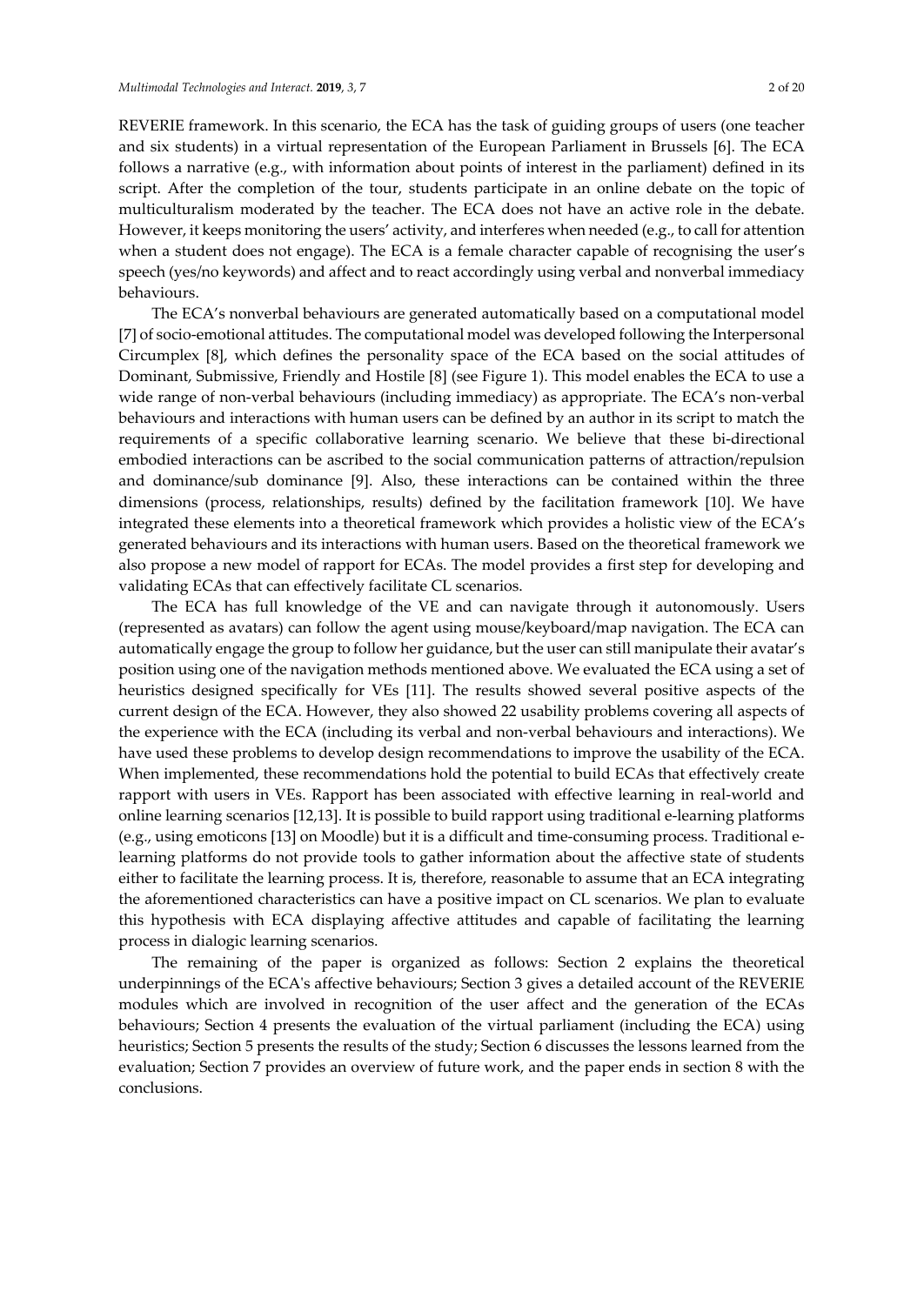#### **2. A Theoretical Framework of Affective Communication**

For an ECA to help create rapport, it should exhibit immediacy behaviours and interactions which support collaborative learning. Immediacy behaviours are "approach behaviours" (verbal and non-verbal) conveying closeness between those communicating that increases stimulation of senses which is perceived as warmth [14]. Non-verbal immediacy can include behaviours such as moving closer when you interact with someone, touching, using direct eye contact, smiling, having an open body posture, posture and vocal expressiveness. Verbal immediacy behaviours include the use of personal names, pronouns such as "you" and "we" and verbal empathy. A REVERIE ECA can be programmed to exhibit immediacy behaviours using a specific use case script. A script describes how the ECA should behave in specific situations (e.g., how to behave when students do not engage) within a specific scenario. A REVERIE ECA can exhibit a wide range of non-verbal behaviours (including immediacy) following the social-emotional attitudes of Dominant, Submissive, Hostile and Friendly [7,8] (see Figure 1). Non-verbally, there is a continuum between agency and communion [8] depending on the requirements of each situation.



**Figure 1.** The Interpersonal Circumplex.

The ECA's script can also specify how it should interact with human users. For example, the ECA can analyse the students' engagement in a learning activity and call for attention to students who do not engage. Students can adhere to the ECA's request and become more engaged (as denoted by eye tracking and the user's head orientation) or ignore it. The ECA can "learn" on user behaviours and in time ignore users who do not frequently engage. This kind of embodied interaction between the ECA and users requires its theoretical underpinnings to describe properly. The theory of affective communication [9] postulates that human interactions are processed through the agent's corporeal body, and they can be described based on two dimensions of the felt body: (1) attraction and repulsion and (2) dominance and sub-dominance. The dimensions of attraction and repulsion determine whether the ECA and a user attractively converge or repulsively diverge in their perspectives during an online learning activity. These dimensions determine whether a user shows a tendency towards the ECA and the learning activity (attraction) which translates to engagement or they show a tendency away from the ECA and the learning activity (repulsion) which translates to nonengagement. Regarding the dimensions of dominance and sub-dominance, it is assumed that there is a dominant and subdominant side in ECA to human interactions, although sides may frequently change between the communicating partners. In the case of attraction, the dominant side becomes the perspective giver and the subdominant side the perspective taker. Specifically, the teacher (*dominant*) initially controls the ECA (*subdominant*) and decides when the tour should start. Then, the ECA takes over (*dominant*) and autonomously guides the group (*subdominant*) in the VE. It can also call for attention (*dominant*) to students (*subdominant*) who do not engage in the educational activity. Assuming student attraction as a pre-condition for regaining engagement and contingent behaviours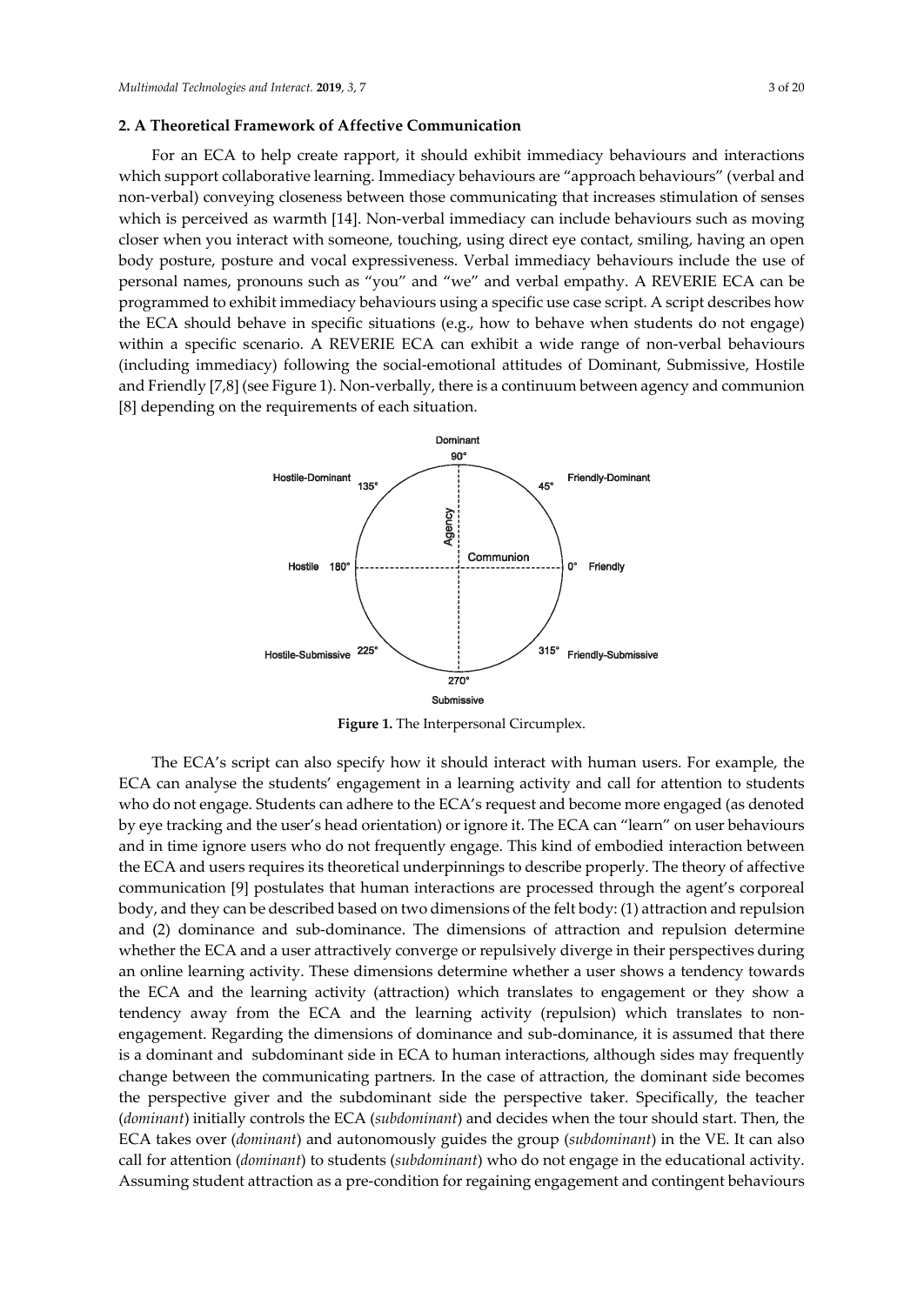between the ECA and the student (e.g., behavioural mimicry [15]), it may transfer its perspective and successfully re-engage students with itself and the educational experience.

We designed a range of immediacy behaviours (verbal and non-verbal) and embodied interactions for the ECA to support collaborative learning scenarios in REVERIE virtual parliament. This type of learning involves groups of users learning or attempting to learn something together. The following table explains some of the characteristics of collaborative learning (see Table 1) [16].

| Characteristics                     | <b>Collaborative Learning</b>                                       |  |
|-------------------------------------|---------------------------------------------------------------------|--|
| <b>Goal Structure</b>               | Collaborative                                                       |  |
| <b>Role of Students</b>             | Active participation, autonomous learners                           |  |
| Role of teacher                     | Guide                                                               |  |
| Material used                       | Materials are arranged according to the purpose of learning         |  |
|                                     | Various types of activities to engage learners in a shared learning |  |
| <b>Types of activities</b>          | community                                                           |  |
| Types of interaction                | Intense student-student interaction                                 |  |
| Classroom physical setup            | CL groups                                                           |  |
| <b>Teacher-Student Relationship</b> | Collaborative and equal                                             |  |
| Independence                        | None or negative                                                    |  |
| Learning expectations               | Group success as well as individual's                               |  |

| Table 1. Characteristics of Collaborative Learning. |  |
|-----------------------------------------------------|--|
|-----------------------------------------------------|--|

In collaborative learning scenarios, the ECA should semi-autonomously (controlled by the teacher) or autonomously support teachers facilitating the learning process. In such scenarios, the ECA helps human participants (teachers and students) to move through the learning process together. Specifically, the ECA guides the group to share ideas, opinions, experience and expertise to achieve the learning goals of the sessions. For the ECA to successfully facilitate a collaborative learning process it needs to balance the focus across the following dimensions (see Figure 2) [10]:



**Figure 2.** Facilitation Framework for Collaborative Learning.

- *Process:* There are many different types and approaches to collaborative learning. We have focused our investigations on the learning processes of dialogic learning [17]. In this type of collaborative learning, students deepen their understanding of a topic through listening, sharing and questioning. To ensure the ECA can assist teachers in managing a dialogic learning process it needs to display at minimum a range of basic facilitation skills.
- *Relationships:* To ensure the process works successfully and group members are engaged the ECA needs to manage affective relationships (see discussion above about the dimensions of attraction/repulsion dominance/sub-dominance). These refer to the relationship of the ECA with the group and how it helps build relationships between the group members. For the ECA to develop and maintain these relationships, it needs to be able to develop a rapport with all participants in the learning experience.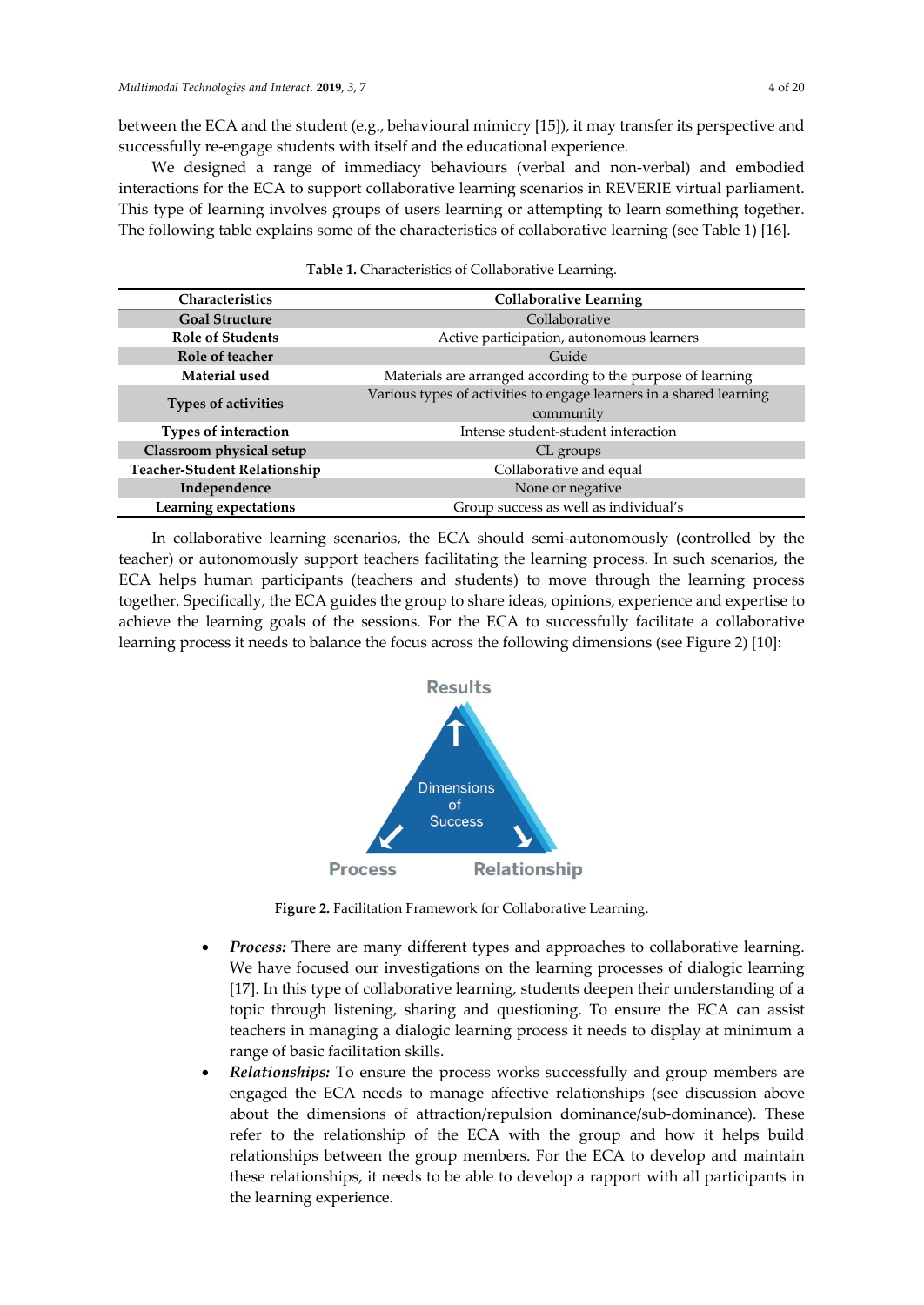• *Results:* The process is result driven. This means that the ECA should assist the teacher to get to this destination during a dialogic learning session. The ECA can monitor the quality of the arguments used by students [18]. At the end of the session, it can assist teachers in providing tailored feedback to students by providing their performance data (e.g., where they did well and how they can improve)

The basic facilitation skills the ECA needs to exhibit to assist teachers in managing the process of dialogic collaborative learning are [19,20]:

• Making everyone feel comfortable and valued

The ECA needs to address participants by name and thank them for attending the learning session. It should also be able to check that they understand the goal of the session and its learning objectives.

# • Increasing understanding

The ECA should be skilled at contributing relevant facts, stories and multimedia material (e.g., pics and videos) at the right point of the discussion to help increase the group's understanding of the topic.

# • Encouraging participation

The ECA should encourage all group members to participate in the session. Some effective techniques to use are various types of questions (e.g., open-ended and probing questions) and verbal re-enforcers to reward the desired behaviour.

• Listening and observing

The ECA needs to be able to listen actively and hear what each group member is saying. It needs to be able to check the understanding of each participant (e.g., quality of the arguments contributed to the discussion) to ensure the learning objectives of the sessions will be met.

• Guiding the group

The ECA must be able to guide the group by managing basic logistics (e.g., time-keeping and referring to ground rules) and giving feedback (see the *"Results"* dimension above).

The above skills are provided only for guidance to assist in the design of behavioural models for ECAs. Careful empirical work is needed to validate properly and (re)define these skills.

At the minimum level, the ECA should behave as an autonomous intervention mechanism to ensure the active participation of students in the experience. Overall, the fusion of these elements creates a theoretical framework for affective communication for this paper. This framework covers the ECA's generated verbal and non-verbal behaviours and its embodied interactions with human users.

# **3. The Rapport Model**

Based on the theoretical framework above, we designed the rapport model for ECAs. The model is based on two main domains represented by a horizontal and a vertical axis of Figure 3. For the horizontal axes, we designed a domain related to immediacy behaviour, which ranges from low to strong. The vertical axes represent two correlated variables related to the use of the ECA: *"interaction"* and *"Intervention/Facilitation"*. Finally, we defined three levels in which the potential interaction of the ECA and its immediacy behaviours increase. These are:

> 1. At the engagement-driven level, the ECA should work as an automated intervention mechanism to ensure the student's engagement is maintained to the learning activity. The ECA should exhibit a range of immediacy behaviours (verbal and nonverbal) only in response to the student's engagement.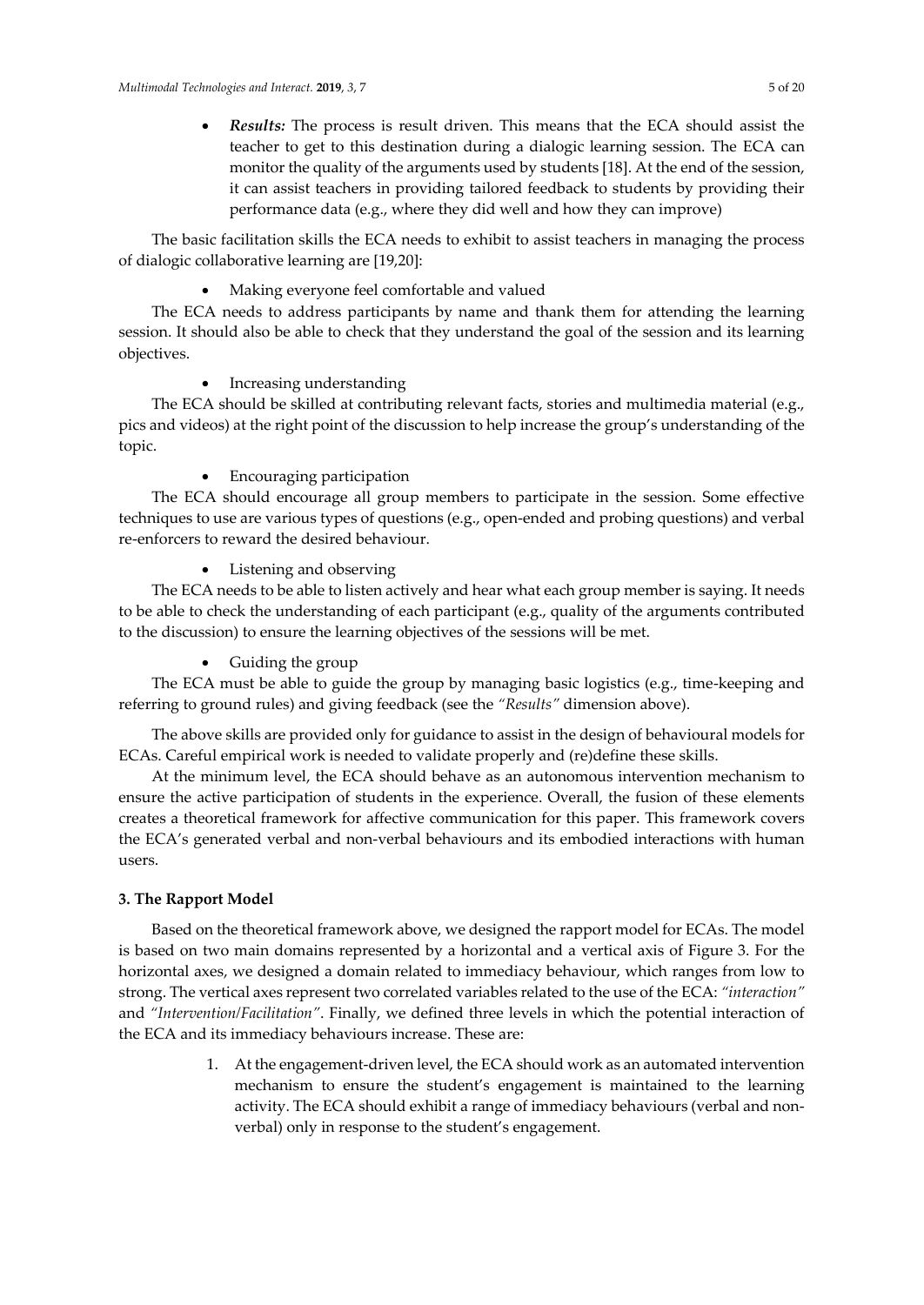

**Figure 3.** Proposed rapport model for an ECA to support collaborative learning.

- 2. At the teacher-driven level, the ECA should be more participative in the learning process, implementing a range of immediacy behaviours (verbal and non-verbal), and supporting the learning process. The teacher should have control over the ECA's participation, i.e., when and how to support the learning process). The ECA should display some basic facilitator skills (e.g., increasing understanding) depending on the requirements of the scenario.
- 3. At the full facilitator level, the ECA should fully autonomously facilitate the learning process when asked by the teacher. It should display a wealth of facilitator skills (including basic facilitator skills) depending on the requirements of the scenario.

#### **4. The ECA of the REVERIE Virtual Parliament**

This use case is about an educational excursion to a virtual representation of the European Parliament. It involves a group of users (a teacher and a student) and the ECA which has the role of the tour guide. The ECA fully implements the engagement-driven level of the rapport model (see Figure 4). When users' login to the system, they are greeted by the ECA who asks if they are ready to start the tour. Only the teacher can answer positively or negatively (yes/no) to the ECA's request. Once the tour starts, the ECA navigates users in predefined areas of the virtual parliament. During the tour users automatically follow the ECA, though they can choose to walk away from the group using a map-based navigation system. When the tour ended the ECA asked the group if they enjoyed the tour and invited them to participate in a debate. The debate is on the topic of multiculturalism which fully implements the characteristics of collaborative learning discussed in the theoretical framework (see Table 1). The ECA explains the process of the debate and moves to the side of the virtual scene. For the duration of the debate, the ECA monitors the engagement of the students and calls for attention to those who do not engage. The level of engagement of each user is also realised on the graphical user interface (GUI) using smileys (happy, neutral and disengaged) (see Figure 4) and shared between all participants of the experience.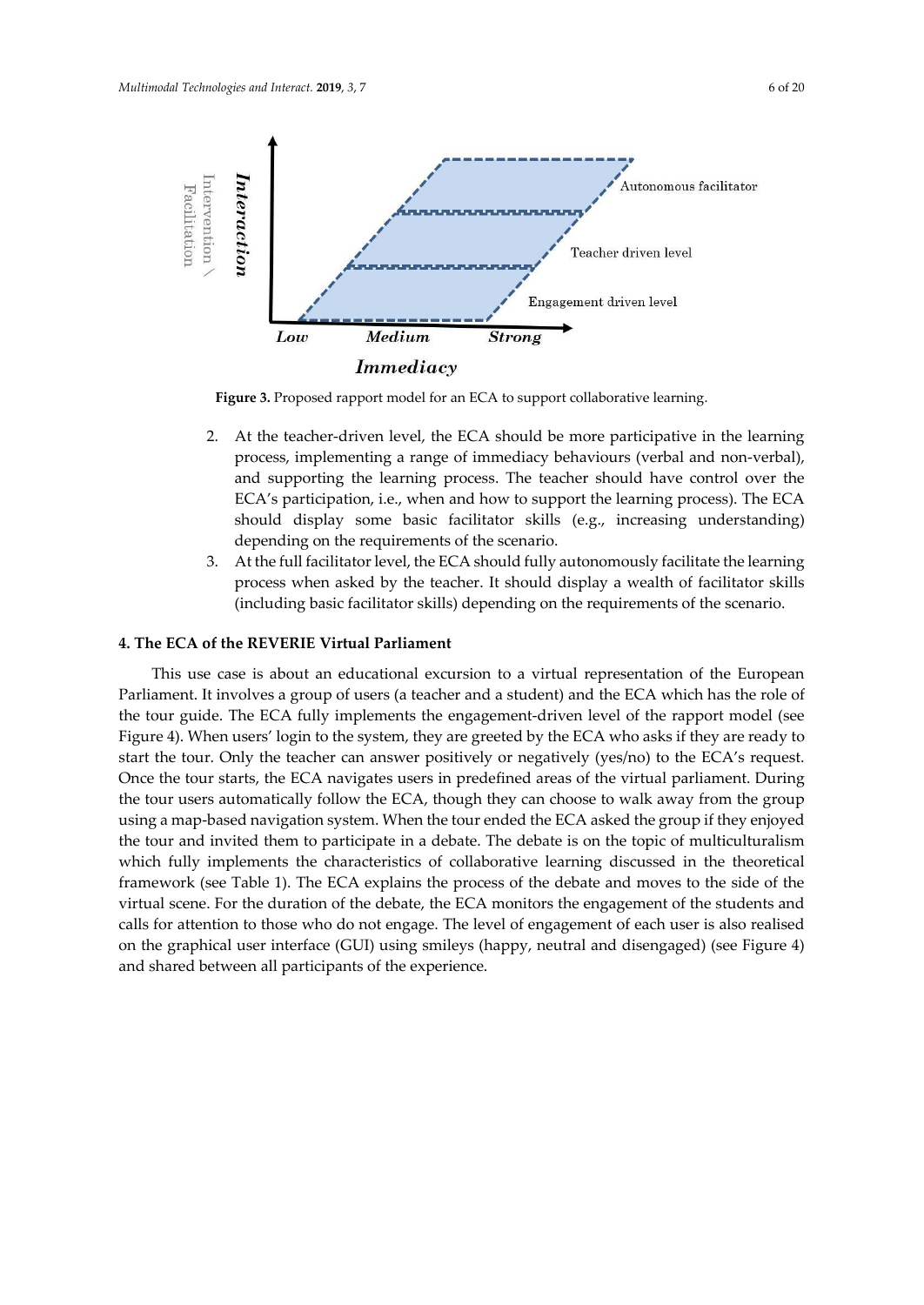

**Figure 4.** Level of engagement displayed on the GUI.

To realise this behaviour, the ECA uses four modules of the REVERIE platform. These modules enable the ECA to recognise, process and respond to multimodal input from users. They are explained in detail in the following sections:

# *4.1. Human Affect Analysis Module*

The human affect analysis module consists of three components [21]:

- 1. *User affect recognition:* The user affect component provides a continuous prediction of the user's arousal and valence level using a standard web camera. Detecting key facial landmarks is an important step in recognising the user affect. The component can track and use 46 landmarks of the face as input to process arousal and valence levels.
- 2. *Head Node and Shake Detection:* This component identifies head gestures as an indication of agreement or disagreement. To detect head nodes and shakes the component measures differences in the direction of the head movement between two adjacent frames for a certain time.
- 3. *Gaze Direction:* This component identifies where the user is looking at and uses it as an indication of the level of engagement. Based on the user's head pose (position and orientation) the component determines whether the user is looking at the screen to determine engagement (see Figure 5). The method measures the head pose within a threshold. For as long as the user's head pose varies within the range, the user is considered engaged.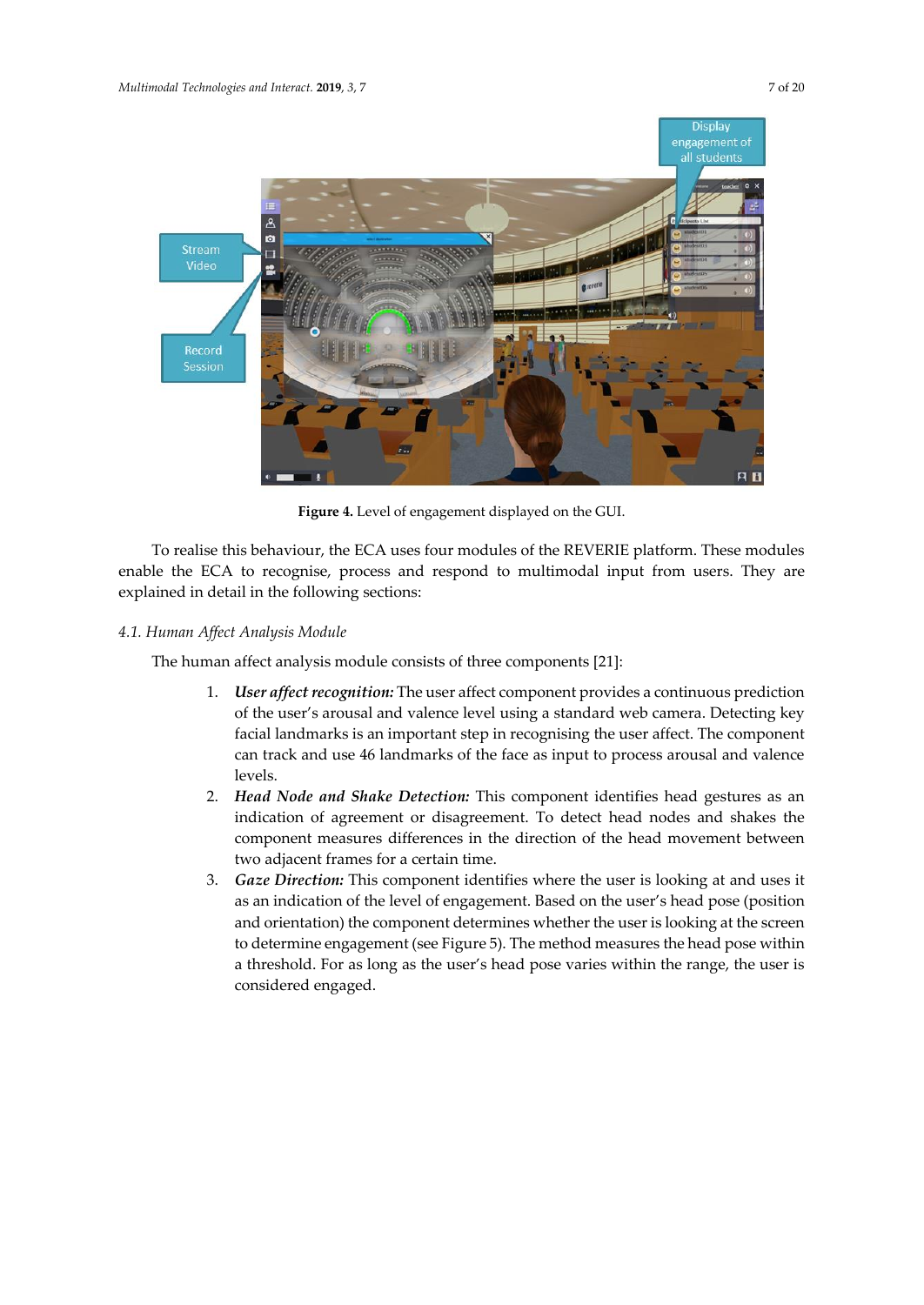

**Figure 5.** A user engaged with the ECA (left side) and not engaged with the ECA (right side).

#### *4.2. Speech Analysis*

The role of this module is to provide the ECA with the ability to recognise verbal input from the user. To meet the requirements of the educational scenario, the module recognises simple keywords ("yes", "no" and numbers). The speech analysis module uses the open source CMY Sphinx library [22] for speech recognition.

#### *4.3. The Reasoning Module*

The Reasoning Framework controls the ECA's behaviours. This module enables a human author to control the behaviour of an ECA using a use case specific script. The script specifies how the ECA should behave, what to say when and where, where to go, etc. It also offers several other options such as to specify additional information about the VE (e.g., points of interest), flow control to specify a non-linear story, context-specific behaviours (e.g., how to react when users are not engaged, etc.). An ECA can have a full multimodal interaction with a user or with a group of users. For both types, both spoken input, and user head movements (nod and shake) can be accepted as input. The *Speech Recognition* module supplies information on the spoken input and the *User Affect* analysis module supplies head nods and head shakes input. When the ECA addresses one user, it will recognise the first response as a valid answer. When it addresses a group, it will wait for the responses of all group members; it will interpret the valid responses and deduce the answer of the group as a whole based on a simple majority rule [5,21].

#### *4.4. Autonomous ECA Behaviours*

In the current implementation, the ECA acts as an intervention mechanism when students don't engage in the learning experience [21]. The ECA exhibits mainly immediacy behaviours (verbal and non-verbal) and interactions. However, it may also exhibit some dominant but still friendly behaviours (e.g., eye gaze), especially when calling a student for attention.

### # *Eye Contact*

The ECA knows the current position of all users (represented as avatars) in the VE. When it addresses the group, it will look at individual members alternatively, sometimes for a short duration while others for a bit longer. The ECA will ignore users located behind its back. It will also maintain this gaze behaviour when giving a tour of the VE.

#### # *Proximity*

At the beginning of the tour, the ECA can automatically engage participants in the tour using the Follow-Me mode. In this mode, the destinations of individual avatars are assigned by the system based on the destination and orientation of the ECA. This means that users will remain near the ECA throughout the tour. When the group reaches a destination in the VE, each participant is positioned in front of the ECA based on engagement and available space (see Figure 6).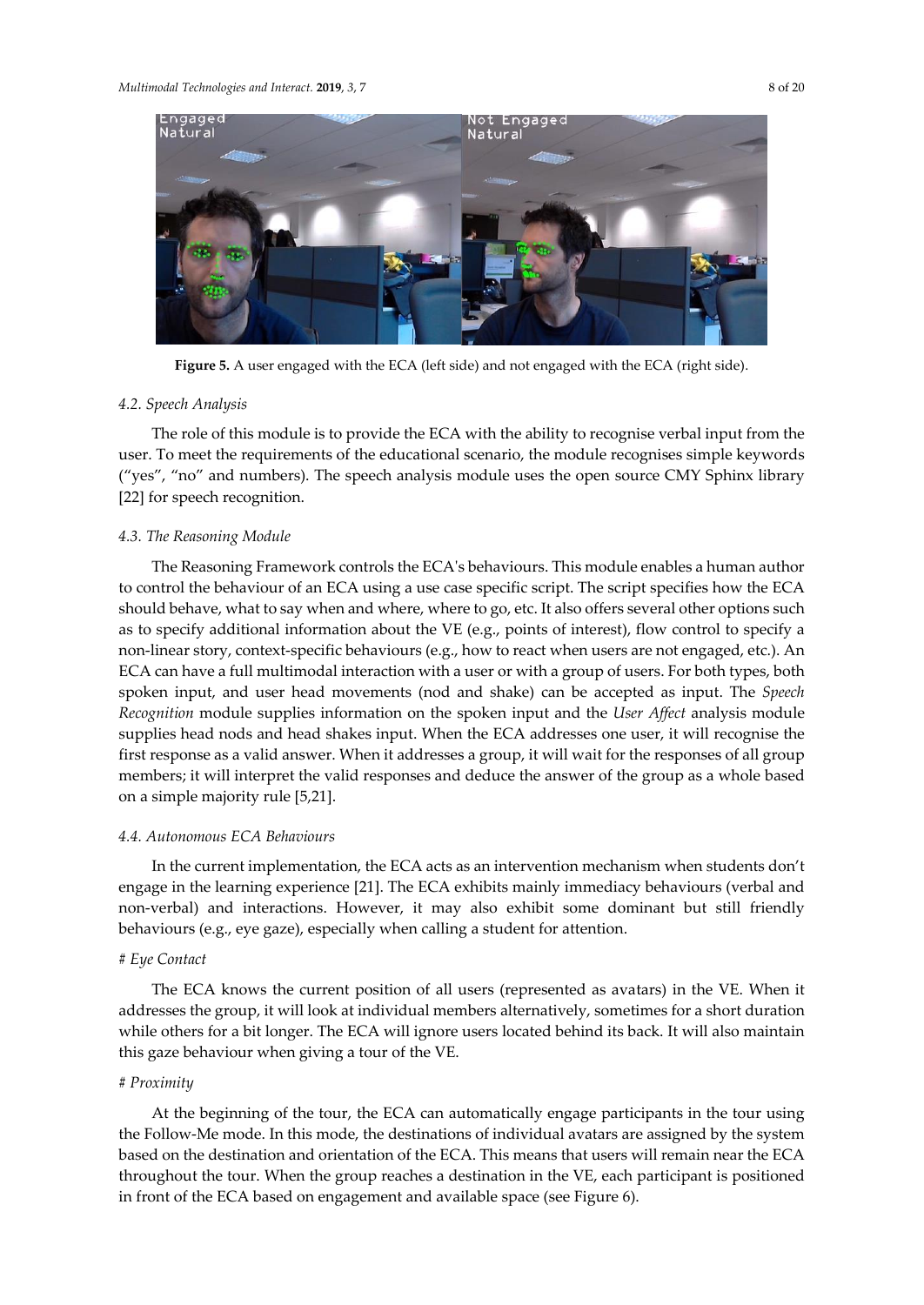## # *Gesticulation and Facial Expressions*

During the tour, the ECA can use a range of hand-gestures (e.g., pointing, beckoning) to accompany its speech in a friendly manner. It also displays three basic facial expressions (smile, frown, neutral) in synchrony with its speech.



**Figure 6.** Proximity of users with the ECA.

#### # *Verbal Immediacy*

The agent uses speech that shows openness and empathy. For example, it uses pronouns such as "you" and "we". It also uses informal messages that encourage students to connect with her (e.g., *"Great I am glad you enjoyed the tour"* or *"So, what are we waiting for? Let's get on"*).

#### # *Interactive Behaviours*

The ECA analyses the user engagement based on information it receives about the user's attention from the "User Affect Analysis" module. To detect the user's engagement, the ECA tracks the user's eyes and head orientation. Based on the analysis of these characteristics it determines a level of engagement. If a user is not engaged, it will show on their avatar's gaze (their avatar seems to look over their shoulder as shown in Figure 7b below), and it will trigger the ECA's reaction. In the current study, the ECA walks to the user (but not too close), makes eye contact, calls for attention and walks back to its original position. If a user does not frequently engage, in time the ECA will learn to ignore them.



**Figure 7.** (**a**) A user engaged with the ECA (right side) and (**b**) the same user not engaged with the ECA (left side).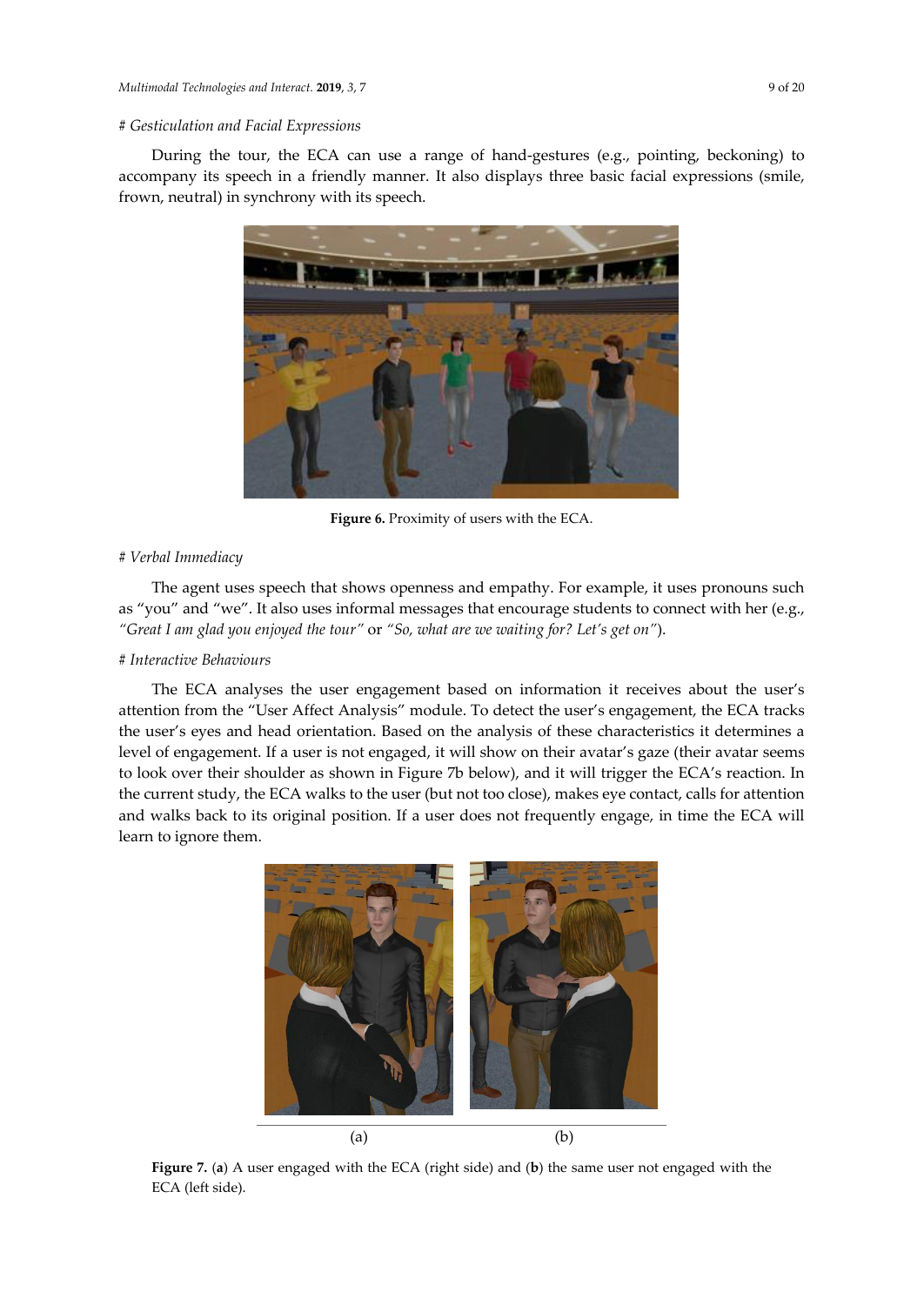We evaluated the ECA as part of the overall usability evaluation of the REVERIE VP use case. We decided to use heuristic evaluation for two reasons: (a) we had already conducted user testing with previous versions of the REVERIE VP prototype, and (b) budget and time constraints prevented us from running more testing with real users. We invited three evaluators and asked them to review the prototype using a list of heuristics specifically designed for evaluating virtual reality environments [23]. The number of evaluators recommended in any heuristic evaluation is three to five since there is not as much additional feedback to get from larger numbers [24]. The expert evaluators were given a set of tasks to complete with the prototype and a list of heuristics to evaluate each task against it. They all worked at the same time in a room interacting in the virtual environment using different computers. During the session, they did not communicate with each other. After experts had completed the tasks, they participated in a debriefing session moderated by a REVERIE researcher to have their findings aggregated.

#### *5.1. The Evaluators*

The group of evaluators were chosen to include persons with expertise in UX and video games (see Table 2). The gamer evaluator was selected to provide reactions representative to the intended user group. Each evaluator conducted the heuristic evaluation of the prototype (including the ECA) individually. The table below summarised the profiles of each evaluator.

| Table 2. The profiles of the three evaluators. |
|------------------------------------------------|
|------------------------------------------------|

| Evaluator               | Profile                                       |   | Age Group |
|-------------------------|-----------------------------------------------|---|-----------|
| Evaluator 1 (Teacher)   | Senior Lecturer in Computer Science           |   | $35 - 45$ |
| Evaluator 2 (Student1)  | Senior Lecturer in Computer Games Development | М | $35 - 45$ |
| Evaluators 3 (Student2) | Video games player                            |   | 25        |

Some tasks required evaluators to communicate with each other, but they were advised not to share any of the usability problems they found. This was important to ensure an independent and unbiased evaluation for each evaluator.

## *5.2. Heuristic Evaluation*

Literature suggests several sets of heuristics that can be used in the evaluation of virtual environments like the REVERIE VP. We selected the following set of heuristics (see Table 3) because it has been empirically validated. Specifically, its developers have shown that the particular set of heuristics can identify usability problems in virtual environments that cannot be found using traditional heuristics (e.g., Nielsen's Heuristics [25]). The set includes 16 heuristics which can be grouped into three categories: [11] (a) Design and aesthetics which includes the first four heuristics (H1–H4); (b) Control and Navigation which includes the next eight heuristics (H5–H12) and (c) Errors and Help which includes the last four heuristics (H13–H16).

**Table 3.** The list of 16 heuristics used in the evaluation of the prototype.

| ID             | <b>Definition</b> | Explanation                                                                                                                                                                                                                                                                                          |  |
|----------------|-------------------|------------------------------------------------------------------------------------------------------------------------------------------------------------------------------------------------------------------------------------------------------------------------------------------------------|--|
| H1             | Feedback          | A VW must always keep the user informed about the condition of its avatar,<br>related events or relevant facts that occur inside the VW. The virtual world<br>must provide feedback easily noticeable to the user in view of any action that<br>he begins or that can affect directly or indirectly. |  |
| H <sub>2</sub> | Clarity           | A VW must have a control panel which is easy for the user to understand,<br>using a clear language. Also, the elements of the control panel should be<br>shown tidy and put into groups in a way that the user can be able to find<br>what he is looking for intuitively.                            |  |
| H <sub>3</sub> | Consistency       | The VW must be consistent in all its aspects, this way the user can predict the<br>result of every fulfilled action.                                                                                                                                                                                 |  |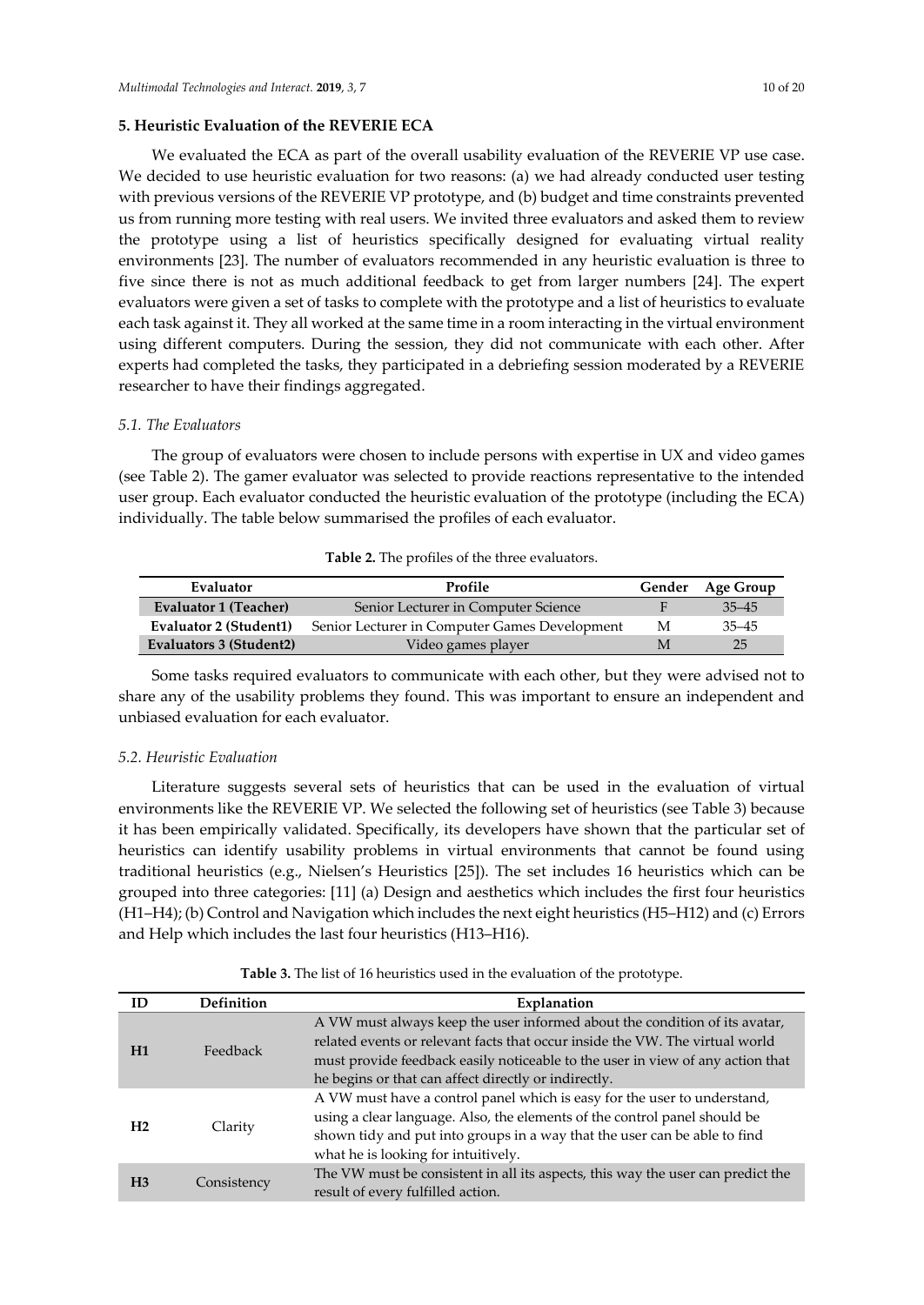| H <sub>4</sub>  | Simplicity                             | The control panel of the VW should not be overloaded, and it must have only<br>the needed and relevant information. The icons, the messages of the system<br>and the interaction with the objects inside the VW must be simple and<br>intuitive.                                         |
|-----------------|----------------------------------------|------------------------------------------------------------------------------------------------------------------------------------------------------------------------------------------------------------------------------------------------------------------------------------------|
| H <sub>5</sub>  | Orientation and<br>navigation          | A VW must have intuitive navigation and memorable. And must give the<br>user a way to locate it inside and a way to find a determined location.                                                                                                                                          |
| H <sub>6</sub>  | Camera control and<br>visualization    | A VW must allow the user to determine the level and quality of the texture,<br>visual effects or objects which purpose is only aesthetic. Also, the VW must<br>give the user the control of the camera or angle from where it is visualised.                                             |
| H7              | Low memory load:                       | A VW must minimise the demands on the user's memory by making the<br>objects, options and actions visible and easily accessible. Also, the system<br>must provide the user ways to register or remember places inside the VW that<br>have been visited or that can be of one's interest. |
| H8              | Avatar's<br>customization:             | A VW must offer a whole group of predefined avatars, with a specific genre,<br>age, appearance, among other attributes. The VW must allow the user to<br>change the aspects of the avatar, whenever he wants.                                                                            |
| H <sub>9</sub>  | Flexibility and<br>efficiency of use:  | A VW must provide accelerators for common actions and allow the user to<br>define his accelerators and change other interface options. This allows the<br>advanced users to interact with the VW more efficiently.                                                                       |
| H <sub>10</sub> | Communication<br>between avatars:      | The interaction inside the VW must be analogous to the real world. It must be<br>done easily and intuitively and should be clear for the emitter and the<br>receptor.                                                                                                                    |
| H <sub>11</sub> | Sense of ownership:                    | The physical rules of the real world should be maintained in a VW. In the case<br>that the rules could be changed; the VW must inform these variations in a<br>clear and explicit way.                                                                                                   |
| H <sub>12</sub> | Interaction with the<br>Virtual World: | A VW must indicate to the users which objects of the VW they can interact<br>with and the ones they can't, also indicating which actions can be carried out<br>with the objects that they can interact.                                                                                  |
| H <sub>13</sub> | Support to learning:                   | The complex objects of a VW must be complemented with definitions and<br>indications for its use; this way learning may be promoted.                                                                                                                                                     |
| H <sub>14</sub> | Error prevention:                      | The VW must prevent users from making any mistake or creating undesired<br>situations, related to the interface or the VW.                                                                                                                                                               |
| H <sub>15</sub> | Helps users to<br>recover from errors  | A VW must provide the user with the tools to recover from system errors or<br>any undesired situation when the user cannot recover by himself.                                                                                                                                           |
| H <sub>16</sub> | Help and<br>documentation              | A VW must give the user relevant information not only online but also inside<br>the VW. This information must be of easy access and written or spoken in the<br>user's language.                                                                                                         |

## *5.3. Evaluation Procedure*

Evaluators were asked to review the prototype twice. The goal of the first review was to get a feel of the flow of the interaction and the general scope of the use case scenario. Evaluators were given a printed GUI map and were asked not to record any usability problems. Once the evaluators indicated they were ready, they were asked to start the second review. A moderator provided a copy of the list of heuristics to each evaluator and explained the process of heuristic evaluation. The evaluators had to explain using a notepad whether the design of the prototype matches or violates a heuristic. Similarly, if an evaluator thought that the design of the prototype violates a heuristic, they had to explain why using the same notepad. The result was a list of usability problems specified by each evaluator and the heuristic each problem violates. At the end of the session, evaluators participated in a moderated debriefing session to have their findings aggregated. The whole session was recorded in audio and later transcribed to assist in the review of the aggregated results. We used QSR NVivo 12 to organise, search, code and evaluate the data.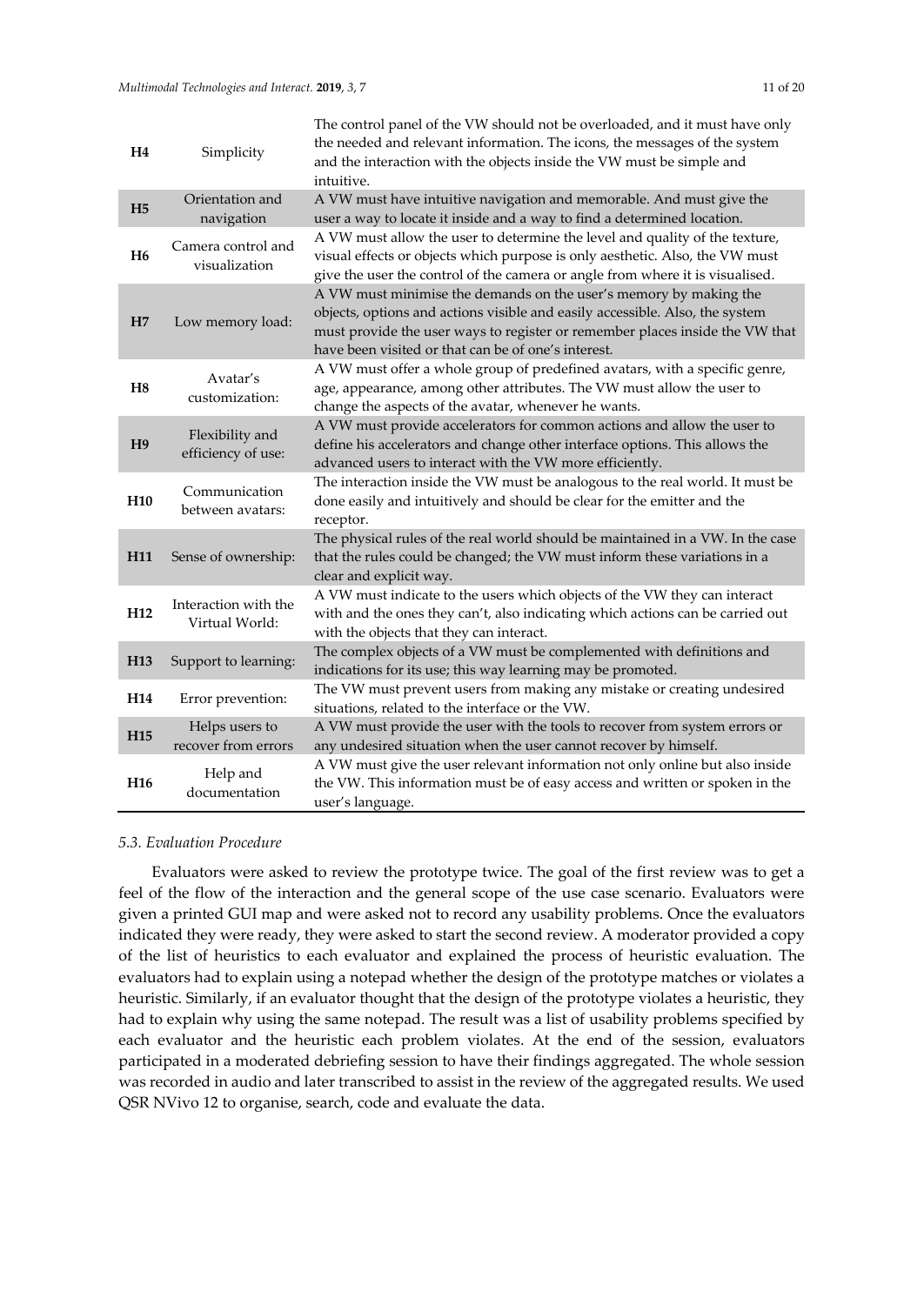# *5.4. Results*

Table 4 shows the number of comments evaluators made about the ECA. The three evaluators made a total of 88 comments covering both the immediacy behaviours (verbal and non-verbal) and interactions of the ECA.

| Cluster                       | <b>Number of Comments</b> |
|-------------------------------|---------------------------|
| Non-verbal Immediacy          | 10                        |
| Verbal Immediacy              | 3                         |
| <b>Immediacy Interactions</b> | 75                        |
| Total                         | 88                        |
|                               |                           |

**Table 4.** Evaluator Comments for the ECA.

We converted these comments into 22 usability problems and presented our findings below. For each usability problem (UP) identified we also indicate the heuristic it violates.

#### 5.4.1. Verbal and Non-verbal immediacy behaviours

In this cluster, we looked for usability problems related to the ECA's verbal and non-verbal immediacy behaviours.

• *UP1: Absence of instruction on how to use REVERIE limited the ECA's helpfulness (H1)*

The evaluators thought the ECA presented information during the tour in a clear and consistent manner. However, they also thought that the absence of instructions on how to use REVERIE (e.g., UI and various tools) limited its helpfulness.

#### • *UP2: The ECA's voice is too synthetic (H2)*

As for the ECA's voice, the evaluators thought it was clear without up/down fluctuations which facilitated recognition by participants. However, the voice was too synthetic which limited the ECA's realism and impact.

#### • *UP2: Limited realism of the ECA's verbal behaviours (H13)*

The evaluators found the acoustic reverberation (3D spatial audio) when the ECA spoke realistic. However, there were issues with the 3D spatial audio engine which limited the impact. For example, evaluators commented that when the ECA stops talking the spatial audio comes to an abrupt stop which creates an awkward silence (absence of environmental ambience) that spoils realism. Other comments include listening to random steps echoing in the VE during the experience.

#### • *UP4: Low graphical realism of the ECA (H6)*

The evaluators agreed that the graphical realism of the ECA was low (e.g., texturing and lighting). Although it did not render the ECA annoying, it made it difficult for evaluators to connect at any level.

• *UP5: The ECA does not orient itself correctly at the beginning of the tour (H10)*

The ECA maintained its gaze with all users throughout the tour. However, the evaluators thought it was frustrating that the ECA did not orient itself towards the group at the beginning of the tour.

• *UP6: Follow-me does work for all users (H5)*

All evaluators agreed that Follow-me is a useful feature to have, especially in online classroom scenarios. However, it did not properly work for all users. For one evaluator the feature worked from the middle of the tour and not from the beginning.

#### 5.4.2. Interactive Behaviours

In this cluster, we looked for usability problems related to five types of interactions: ECA – group (teacher and students), ECA – teacher, ECA – students, and teacher – students.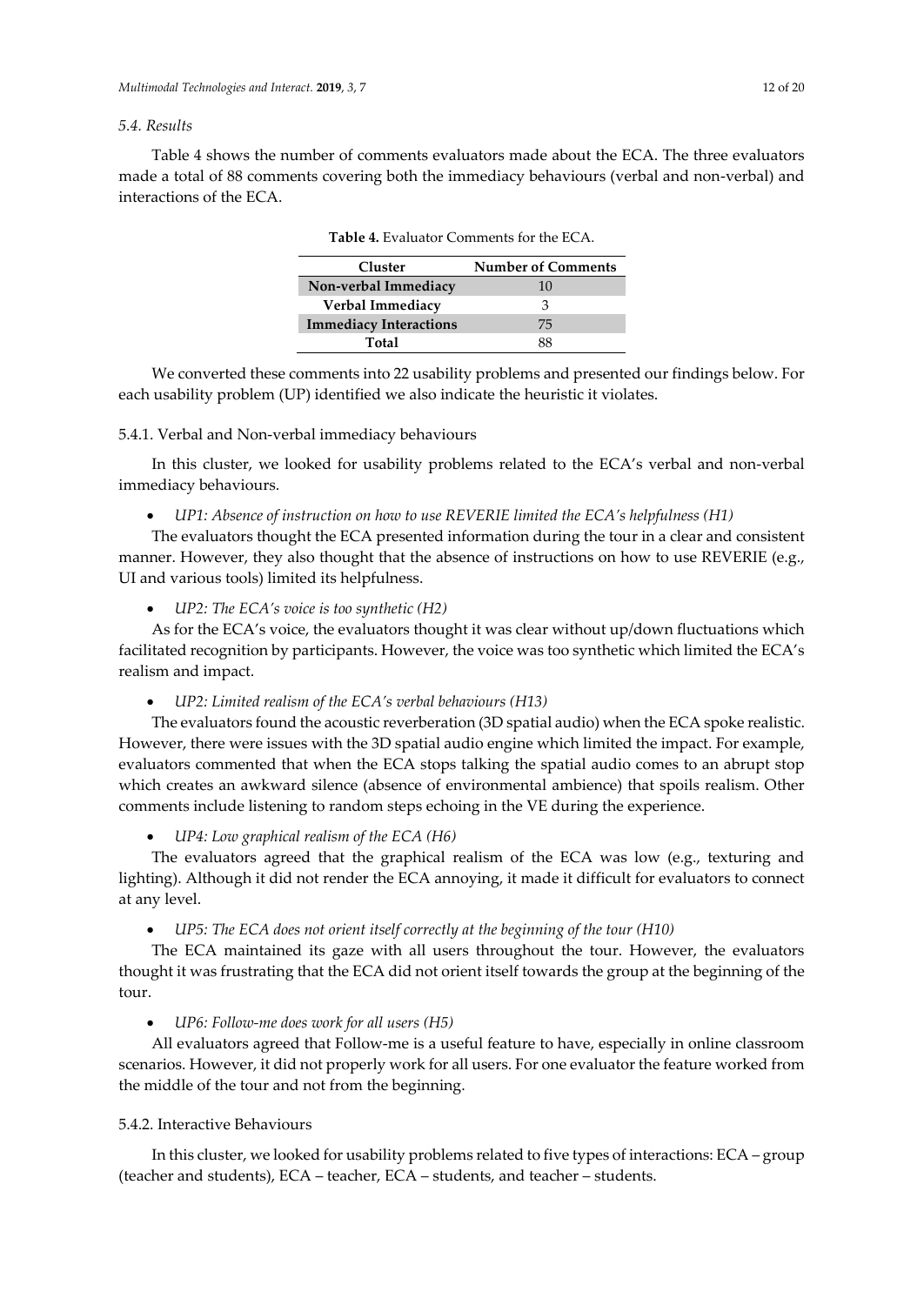• *UP7: Absence of empathy at the beginning of the tour (H7)*

The evaluators agreed that the *"Follow-me"* option is useful in online classroom scenarios. However, to make the ECA appear more empathetic, it should ask users to follow (e.g., *"Would you like to follow me during the tour?"*) before using *"Follow-me".*

• *UP8: The tour requires users (teachers and students) to split their attention between information about multiple points of interest in the VE (H7):*

The tour requires users to split their attention [26] between, and mentally integrate, multiple sources of information (e.g., information about two consecutive locations).

• *UP9: Absence of control over spatial 3D audio (H2)*

The spatial 3D audio enhanced the realism of the experience. However, evaluators expressed concerns that using this type of audio with a large group of students would produce noise (e.g., when students talk on top of each other).

## *# ECA – teacher*

• *UP10: Multimodal input to the ECA does not always work (H10):*

The ECA does not always respond to multimodal input (e.g., it did not respond to the teacher's nod at the beginning of the tour).

• *UP11: Cannot distinguish between students who appear disengaged and those who are disengaged* 

The evaluators perceived positively the ECA's ability to recognise the students' engagement. However, they expressed concerns about whether the ECA could distinguish between a genuinely disengaged student and a student who appears to be disengaged (e.g., someone who takes notes and looks down)

• *UP12: Low usefulness of the ECA in scenarios with a low number of students (H4)*

The evaluators agreed that the ECA's presence was not necessary in this scenario. This is because it was relatively easy for the teacher to monitor students and act accordingly if they do not engage. The ECA would be more useful in educational scenarios where a teacher is required to manage large groups (20-30) of students online.

• *UP13: Absence of teacher control over the ECA (H9)*

The ECA's autonomous behaviours can disrupt a learning session (e.g., in case of an error in engagement detection). The evaluators agreed that the ECA should act in a semi-autonomous manner controlled by the teacher.

#### *# ECA – Students*

• *UP14: Lack of feedback about the ECA's internal state (H1)*

As the ECA did not provide feedback about its internal state (e.g., why it thought a student did not engage), evaluators had a hard time understanding what triggered its reactions.

• *UP15: Unrealistic and repetitive behaviours towards unengaged students (H15)*

The evaluators agreed that the behaviours the ECA conveyed to the students who did not engage in the educational activity were unrealistic and repetitive. This refers to the design of both verbal and non-verbal behaviours of the ECA.

• *UP16: Unrealistic and repetitive behaviours towards students who appeared unengaged. (H15)*

An ECA approaching students who appear unengaged with unrealistic and repetitive behaviours can distract the learning activity as a whole.

• *UP17: Slow update of affect states on the GUI (H16)*

There was an observable latency (5-6 seconds) between affect detection for a user and the update of the UI of all users.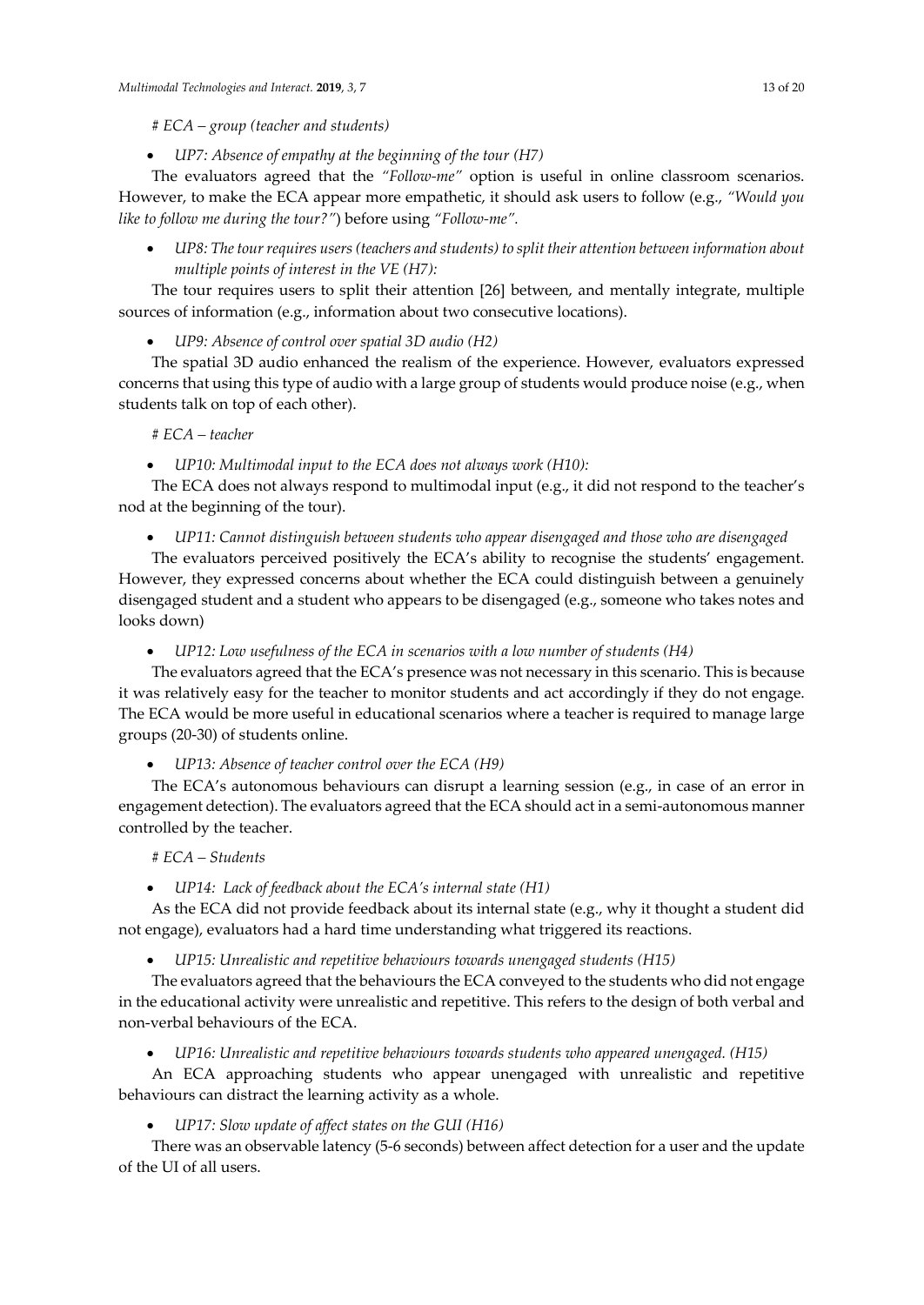The evaluators did not always respond naturally during the learning session. They exhibited a wide range of deliberate behaviours with the goal of testing the affect recognition of the ECA.

## *# Teacher – Students*

## • *UP19: Teacher engagement with unengaged students (assuming large classes) (H10)*

Even if the teacher had reliable information about the engagement of students, it would be difficult to react with a large group of students. The evaluators agreed that a method is needed for teachers to engage unengaged students without disrupting the rest of the group.

• *UP20: Lack of deep engagement of students with an educational task (H13)*

Evaluators sought the need for educational activities that engage students deeper in a learning scenario. For example, a student can check the microphone of the lectern (e.g., 1-2 testing) before starting their presentation.

## • *UP21: Difficulty of keeping the turn-taking of students online (H13)*

Turn-taking can work effectively if students are cooperating. However, it was difficult for evaluators to find an alternative if students are not cooperating.

• *UP22: The debate requires teachers to split their attention between multiple student presentations (H7)*

The debate requires teachers to split their attention between multiple presentations to evaluate a student's performance.

## 5.4.3. Nature of the Problems

We took a closer look at the usability problems above with the goal to identify more information about the nature of the problems. Figure 8, shows the categorisation of the identified heuristic violations in the REVERIE ECA. As shown in the figure from the 16 usability heuristics we used, communication between avatars, support to learning and low memory load were the three heuristics most frequently violated by the current design of the ECA. The three categories alone accounted for 90.9% of the identified violations.



**Figure 8.** Categorisation of heuristic violations for the REVERIE ECA.

#### *5.5. Discussion*

Beginning the discussion of the results with the ECA's immediacy behaviours (verbal and nonverbal) it is clear that the ECA's verbal immediacy behaviours worked to a degree. The immediacy attributes implemented in the ECA's script (e.g., use of pronouns and informal manner of addressing users) had a positive impact on how evaluators perceived the clarity and consistency of its verbal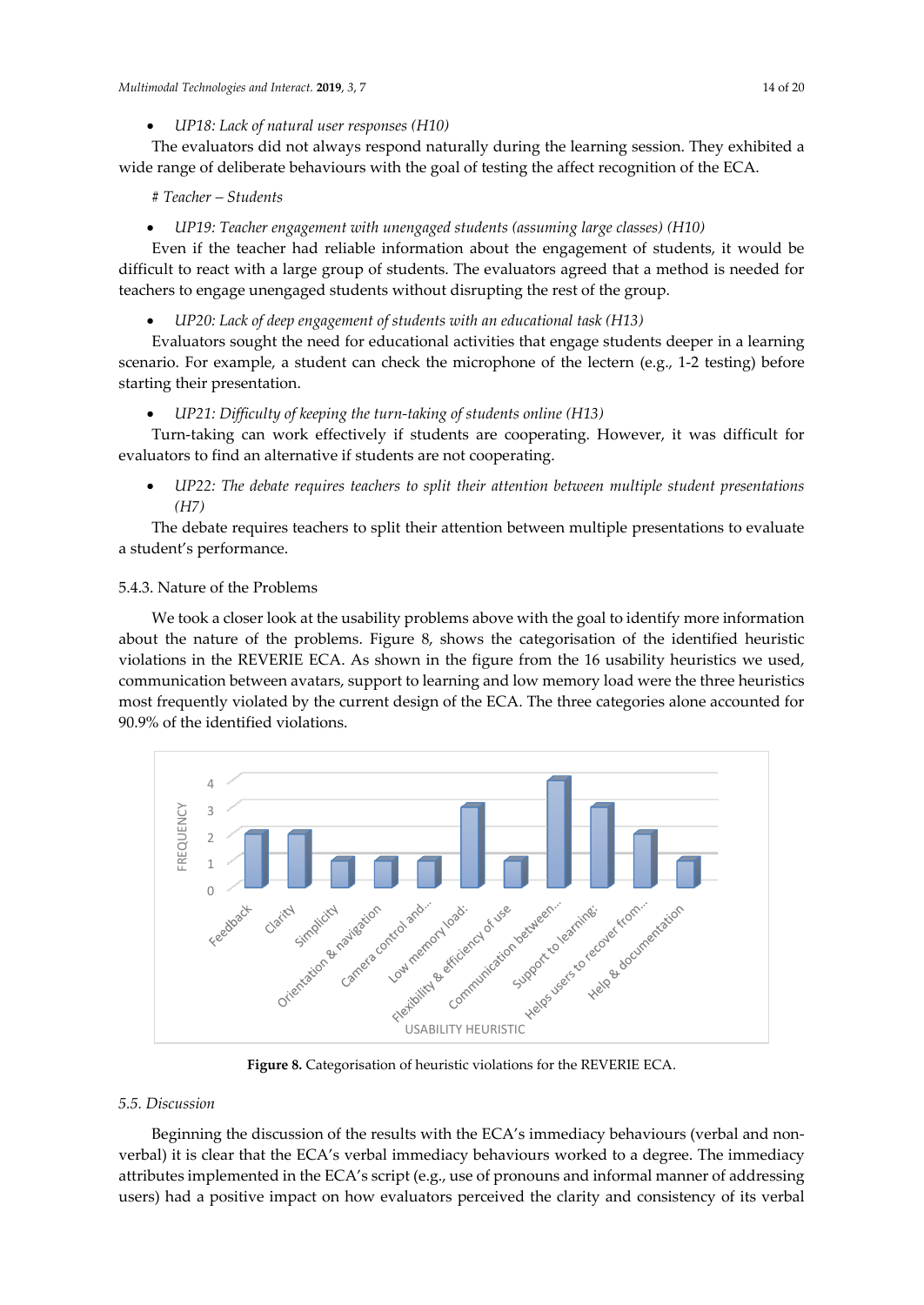behaviours. However, the evaluators felt that: (a) the artificial voice of the ECA and (b) the absence of instruction on how to use REVERIE limited its helpfulness. Additional issues with the use of 3D spatial audio further limited the impact of the ECA's verbal behaviours. Then, the evaluators found the non-verbal immediacy behaviours of the ECA to be the most problematic. They thought that the low graphical realism of the ECA and aspects of its non-verbal behaviours (e.g., lack of proper orientation towards the group at the beginning of the tour) convened little immediacy.

About the way the ECA interacts with users, it is clear from the results that the teacher should be in a *dominant* position when interacting with the ECA. The ECA should not be able to interfere (*sub-dominant*) in the learning activity unless the teacher explicitly requests it. As the teacher has input about the affective state of students through multiple modalities (GUI icons and avatars), it is relatively straightforward to know when the ECA is needed. Another important finding is that the ECA cannot distinguish between the states of *"disengaged"* and *"appears disengaged"*. As the gaze direction component does not have a *"not tracking"* state, it is difficult for the ECA to know when students are not looking at the screen (e.g., because they are taking notes) to categorise them as appropriate. Then, it was difficult for evaluators to immediately understand which of their actions (e.g., looking down or turning their head around) triggered the ECA to call for attention. They gave two key reasons for the lack of immediate understanding. First, it takes longer to update the user's affect state on the GUI (e.g., to change happy to neutral). Second, the ECA does not provide any feedback to explain what triggered its reaction. An important finding related to sharing of affect information on the GUI is that it may facilitate unnatural student behaviours. It is possible that students may not react naturally knowing they are being watched by an ECA which monitors their emotional and engagement status and shares the information with teachers. Evaluators thought that the behaviours the ECA exhibited when it called for attention were unnatural and repetitive. Using such an ECA to (re) engage students who appear disengaged can disrupt a learning experience as a whole. The evaluators also sought the importance of learning content that eliminates the need to integrate multiple sources of information and deeply engage students in the learning scenario. Finally, the evaluators discovered problems related to managing large groups of students on the REVERIE prototype (e.g., the lack of tools to maintain turn taking).

Overall, the ECA violated a certain number of usability problems, including communication between avatars, support to learning and low memory load. While these usability violations are specific to the REVERIE ECA, we believe they reflect the usability problems in the design of the specific type of ECAs in general. As technology makes the ECAs smarter, their utility in collaborative learning scenarios will depend on how teachers can use the ECA and the behaviours (verbal and nonverbal) it exhibits. In the next section, we provide a series of design recommendations on how to address the problems we identified. When implemented, these recommendations hold the potential to disrupt all levels of the proposed rapport model (see Figure 2). Creating rapport with students has been associated with effective learning in both real life [12] and online learning scenarios [13]. For example, it has been shown that relatively simple strategies implemented using standard Web technologies (e.g., emoticons to create a supportive tone) can increase teacher-student immediacy online [13]. It is possible, therefore, that an ECA built following our recommendations can positively impact the students' learning performance in collaborative dialogic learning scenarios.

#### **6. Design Recommendations**

Based on the findings of the study reported above, we created a list of design recommendations for optimising the usability of the ECA when used in collaborative dialogic learning scenarios. To prioritise the recommendations, we used a custom nine-point scale  $(0 = not important, 8 = extremely)$ important) inspired by the planning poker agile method [27]. These recommendations are highly actionable and situated to ECAs and hence, can be implemented in similar ECAs. As for the REVERIE ECA, we deemed these recommendations necessary for future versions of the prototype. In total we have identified ten important recommendations that we present in layman terms below: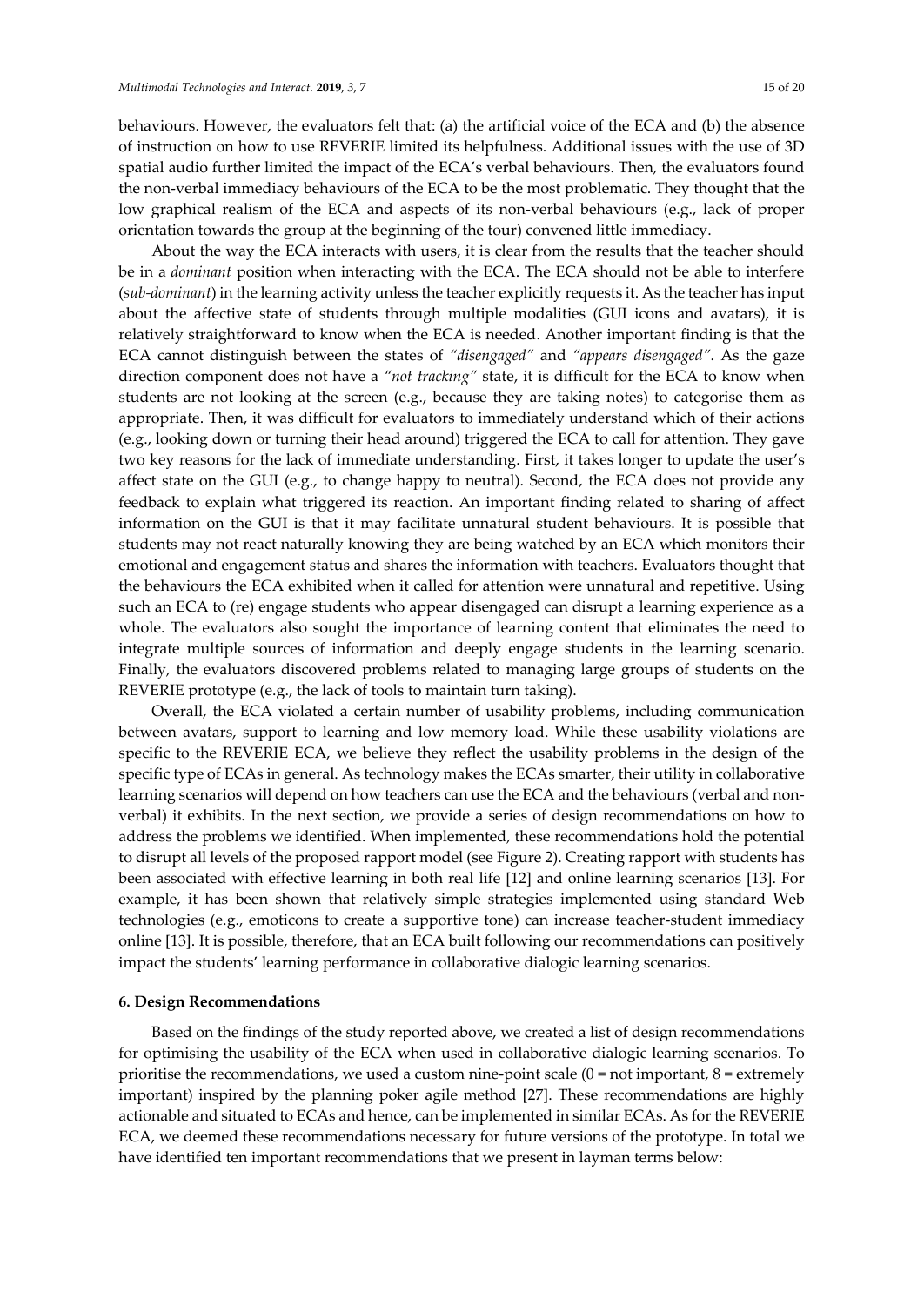*Multimodal Technologies and Interact.* **2019**, *3*, 7 16 of 20

1. Avoid displaying affect information on the GUI (priority  $= 8$ )

Providing affect information to students can create problems in a dialogic learning scenario (e.g., students feeling they are constantly watched). Do not include affect information on the GUI to ensure students respond naturally throughout the learning experience.

2. Improve the verbal immediacy cues of the ECA (priority  $= 8$ )

- Consider the following improvements in the linguistic cues of the ECA:
	- greet each user (teachers and students) by name;
	- add verbal empathy (e.g., ask users to follow the ECA before using Follow-me);
	- blend the ECA's speech with natural sounds in the VE (e.g., environmental ambience can fade-away when the ECA speaks).

The ECA should display the above linguistic cues using a human-like voice.

3. Improve learning content (priority = 8)

This recommendation is about improving the learning content to further support the ECA's verbal immediacy. Consider making the following improvements:

- add an introductory section at the beginning of the tour with instructions about how to use REVERIE (UI and multimedia/multimodal tools);
- eliminate the need to mentally integrate multiple sources of information by providing an option to repeat content (in a paraphrased/similar manner) about (a) Points of interest in the VE. (b) Presentations of students during the educational activity.

4. Improve the non-verbal immediacy cues of the ECA (priority  $= 8$ )

- Consider the following improvements in the non-verbal immediacy cues of the ECA:
	- orient the ECA towards the bulk of the users at the beginning of the tour;
	- constantly monitoring the proximity of the users to ensure they follow the group.
	- 5. Enable teacher-driven participation of the ECA in the learning process (priority =  $8$ )

Consider choosing between the following interaction schemas to provide teachers with the necessary control over the ECA.

- 1. As teachers can receive information about the students' affective state through multiple modalities (avatar and GUI (in the form of smileys)), they should be able to ask the ECA for help when they need it the most.
- 2. The ECA could alert the teacher when a student is disengaged from there the teacher can decide if the ECA should engage the student or if the teacher should handle the situation in real life.

In both schemas, the UI should allow teachers to target the unengaged students (e.g., by selecting their names on the GUI) separately from the rest of the class.

6. Add a "no tracking" state in the gaze direction component (priority = 7)

Add a *"no tracking"* state to the gaze direction component to signify when users are not looking at the screen. Setting a time threshold for how long the user can look away from the screen will enable the ECA to know when a student appears disengaged.

- 7. Allow for interpretation of the ECA's internal state (priority = 8)
- 8. The current design does not allow users to interpret what triggers the ECA's reaction when it calls for attention. To aid understanding, consider providing students with a snapshot of their engagement and emotional status (e.g., head orientation and emotions exhibited) on the UI.Build crowdsourced engagement behaviours for the ECA (priority  $= 8$ )

In the real-world teachers use various ways to get and keep their student's attention in the class [28]. Enabling teachers to build their own engagement behaviours (verbal and non-verbal) will endow the ECA with a large pool of behaviours to use with students. In turn, this should make the ECA appear more natural and versatile in its responses to students.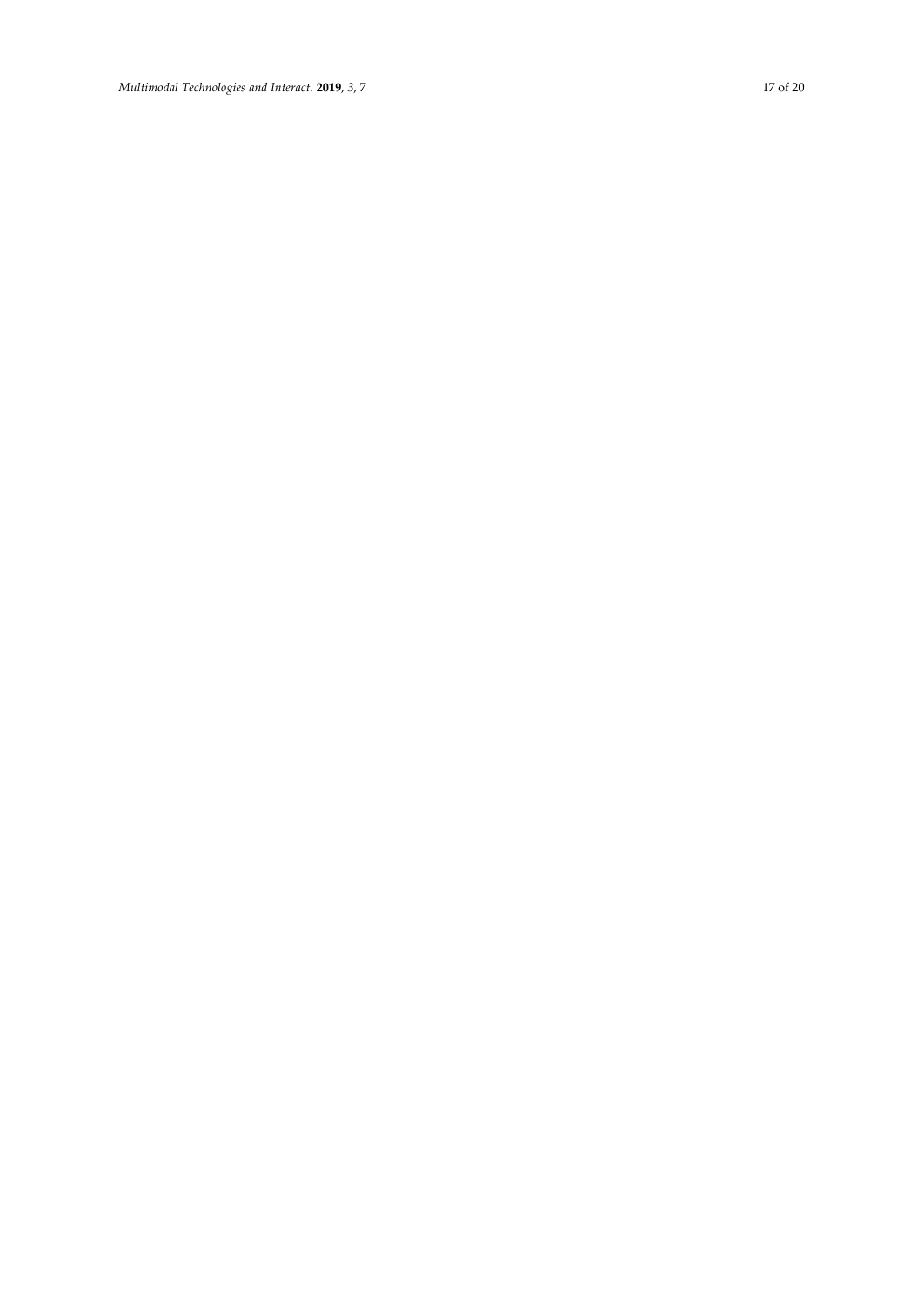9. Use the ECA during the educational experience to encourage student participation  $(\text{priority} = 7)$ 

The ECA can autonomously (or semi-autonomously) participate in the learning experience to ensure deep student engagement. For example, when watching a presentation by one of their peers, the ECA may motivate students to record a video or to take notes to use in group discussions.

10. The ECA should assist teachers in guiding the group (priority = 7)

The ECA should be able to assist teachers in keeping the ground rules for an effective learning session. At the basic level, these rules are time-keeping and turn-taking between students.

# **7. Future Work**

Future work will focus on two areas. First, we will update the ECA's based on the design recommendations generated from the study and use it in a teacher-driven dialogic learning scenario. This means that the ECA should assist teachers in facilitating the learning process in a semiautonomous manner (see level 2 of Figure 2). It should also exhibit some of the standard facilitator skills discussed in the theoretical framework. Second, we would like to evaluate the hypothesis about such an ECA having a positive impact on the learning performance of students in dialogic learning scenarios. We plan to run a study to compare the impact of different kinds of ECAs (e.g., an ECA implementing our recommended behaviours vs an ECA who does not pay attention to students) on the performance of students. We hope that the updated ECA should create rapport with users which should result in better learning results.

# **8. Conclusions**

The study evaluated the usability of an ECA in a CVE using heuristic evaluation. The ECA has a dual role as a tour guide and an intervention mechanism when students do not engage with the learning experience. The ECA can understand the students' affective state and call for attention when they do not engage in the learning activity. We created the behaviours of the ECA based on a theoretical framework of affect. We found that the current design of the ECA had a positive impact on the way evaluators perceived its immediacy behaviours (e.g., clarity of the ECA's verbal behaviours) and interactions. However, the evaluators agreed that additional work is needed for the ECA to properly engage students in dialogic learning scenarios. Based on the usability problems the evaluators identified, we generated a list of design recommendations on how to improve the ECA. These recommendations refer to how to improve the usability of the ECA including its immediacy behaviours (verbal and non-verbal) and interactions. When implemented, the recommendations should result in an ECA that can more effectively build rapport with users online. It is known that creating rapport relates to better learning results in both real-life and online learning scenarios. We have therefore assumed that an ECA implementing our design recommendations will have a positive impact on the student's learning performance with dialogic learning scenarios. We plan to investigate this hypothesis in a study with groups of teachers and students comparing different kinds of ECAs in dialogic learning scenarios.

**Author Contributions:** Writing—original draft, I.D.; Writing—review & editing, D.E.

**Funding:** The research that led to this paper was supported in part by the European Commission under the Contract FP7-ICT-287723 REVERIE.

**Conflicts of Interest:** The authors declare no conflict of interest.

# **References**

1. Bogdanovych, A.; Ijaz, K.; Simoff, S. The City of Uruk: Teaching Ancient History in a Virtual World. In *Proceedings of the Intelligent Virtual Agents: 12th International Conference, IVA 2012, Santa Cruz, CA, USA, 12– 14 September 2012*; Nakano, Y., Neff, M., Paiva, A., Walker, M., Eds.; Springer: Berlin/Heidelberg, Germany, 2012; pp. 28–35.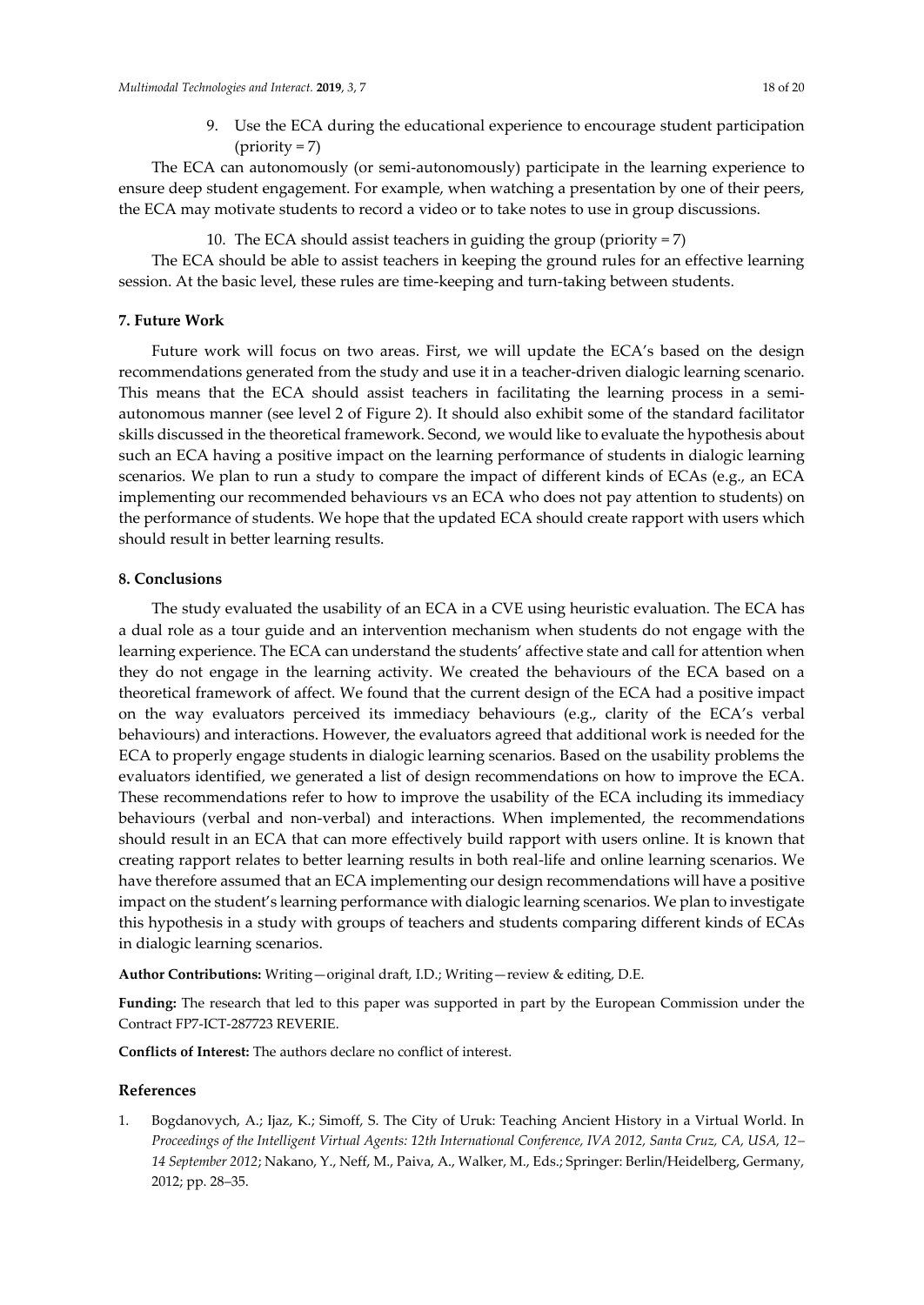- 2. Taoum, J.; Nakhal, B.; Bevacqua, E.; Querrec, R. A Design Proposition for Interactive Virtual Tutors in an Informed Environment. In Proceedings of the Intelligent Virtual Agents, Los Angeles, CA, USA, 20–23 September 2016; pp. 341–350.
- 3. Zielke, M.A.; Zakhidov, D.; Hardee, G.; Evans, L.; Lenox, S.; Orr, N.; Fino, D.; Mathialagan, G. Developing Virtual Patients with VR/AR for a natural user interface in medical teaching. In Proceedings of the 2017 IEEE 5th International Conference on Serious Games and Applications for Health (SeGAH), Perth, Australia, 2–4 April 2017; pp. 1–8.
- 4. Bickmore, T.; Pfeifer, L.; Schulman, D. Relational Agents Improve Engagement and Learning in Science Museum Visitors. In *Proceedings of the Intelligent Virtual Agents: 10th International Conference, IVA 2011, Reykjavik, Iceland, 15–17 September 2011*; Vilhjálmsson, H.H., Kopp, S., Marsella, S., Thórisson, K.R., Eds.; Springer: Berlin/Heidelberg, Germany, 2011; pp. 55–67.
- 5. Fechteler, P.; Hilsmann, A.; Eisert, P.; Broeck, S.V.; Stevens, C.; Wall, J.; Sanna, M.; Mauro, D.A.; Kuijk, F.; Mekuria, R.; et al. A framework for realistic 3D tele-immersion. In Proceedings of the 6th International Conference on Computer Vision/Computer Graphics Collaboration Techniques and Applications, Berlin, Germany, 6–7 June 2013; pp. 1–8.
- 6. Wall, J.; Izquierdo, E.; Argyriou, L.; Monaghan, D.S.; Connor, N.E.O.; Poulakos, S.; Smolic, A.; Mekuria, R. REVERIE: Natural human interaction in virtual immersive environments. In Proceedings of the 2014 IEEE International Conference on Image Processing (ICIP), Paris, France, 27–30 October 2014; pp. 2165–2167.
- 7. Ravenet, B.; Ochs, M.; Pelachaud, C. From a User-created Corpus of Virtual Agent's Non-verbal Behavior to a Computational Model of Interpersonal Attitudes. In *Proceedings of the Intelligent Virtual Agents: 13th International Conference, IVA 2013, Edinburgh, UK, 29–31 August 2013*; Aylett, R., Krenn, B., Pelachaud, C., Shimodaira, H., Eds.; Springer: Berlin/Heidelberg, Germany, 2013; pp. 263–274.
- 8. Gurtman, M.B. Exploring Personality with the Interpersonal Circumplex. *Soc. Personal. Psychol. Compass*  **2009**, *3*, 601–619, doi:10.1111/j.1751-9004.2009.00172.x.
- 9. Julmi, C. A Theory of Affective Communication. 2016, doi:10.13140/RG.2.2.24963.91688. Available online: <https://goo.gl/QG2K72> (accessed on31 December 2018 ).
- 10. Cone, J.G. Facilitating Trust: What team leaders need to know. Availabe online: [http://interactionassociates.com/sites/default/files/whitepapers/Facilitating\\_Trust\\_Cone.pdf](http://interactionassociates.com/sites/default/files/whitepapers/Facilitating_Trust_Cone.pdf) (accessed on 31 December 2018).
- 11. Usability Heuristics for Virtual Worlds. Availabe online: https://www.researchgate.net/publication/215642988\_Usability\_Heuristics\_for\_Virtual\_Worlds (accessed on 31 December 2018).
- 12. Worley, D.; Titsworth, S.; Worley, D.W.; Cornett-DeVito, M. Instructional Communication Competence: Lessons Learned from Award-Winning Teachers. *Commun. Stud.* **2007**, *58*, 207–222, doi:10.1080/10510970701341170.
- 13. Gunter, G.A. The Effects of the Impact of Instructional Immediacy on Cognition and Learning in Online Classes. Availabe online: https://pdfs.semanticscholar.org/6ab9/88d13f9c5b747c0ee767e68b7d3eb0a05ea9.pdf (accessed on 31 December 2018).
- 14. Bartlett Ellis, R.J.; Carmon, A.F.; Pike, C. A review of immediacy and implications for provider-patient relationships to support medication management. *Patient Prefer. Adherence* **2016**, *10*, 9–18.
- 15. Chartrand, T.L.; Bargh, J.A. The Chameleon Effect: The Perception-Behavior Link and Social Interaction. *J. Pers. Soc. Psychol.* **1999**, *76*, 893–910.
- 16. Lin, L. Exploring Collaborative Learning: Theoretical and Conceptual Perspectives. In *Investigating Chinese HE EFL Classrooms: Using Collaborative Learning to Enhance Learning*; Lin, L., Ed.; Springer: Berlin/Heidelberg, Germany, 2015; pp. 11–28.
- 17. Hajhosseiny, M. The Effect of Dialogic Teaching on Students' Critical Thinking Disposition. *Procedia Soc. Behav. Sci.* **2012**, *69*, 1358–1368 doi[:10.1016/j.sbspro.2012.12.073.](http://dx.doi.org/10.1016/j.sbspro.2012.12.073)
- 18. Frijters, S.; ten Dam, G.; Rijlaarsdam, G. Effects of dialogic learning on value-loaded critical thinking. *Learn. Instr.* **2008**, *18*, 66–82, do[i:10.1016/j.learninstruc.2006.11.001.](http://dx.doi.org/10.1016/j.learninstruc.2006.11.001)
- 19. Yap, L. Module 4a Facilitation Skills Basic Instructional Skills. Availabe online: https://www.slideshare.net/eastleaf/module-3a-presentation-skills-basic-instructional-skills (accessed on 31 December 2018).